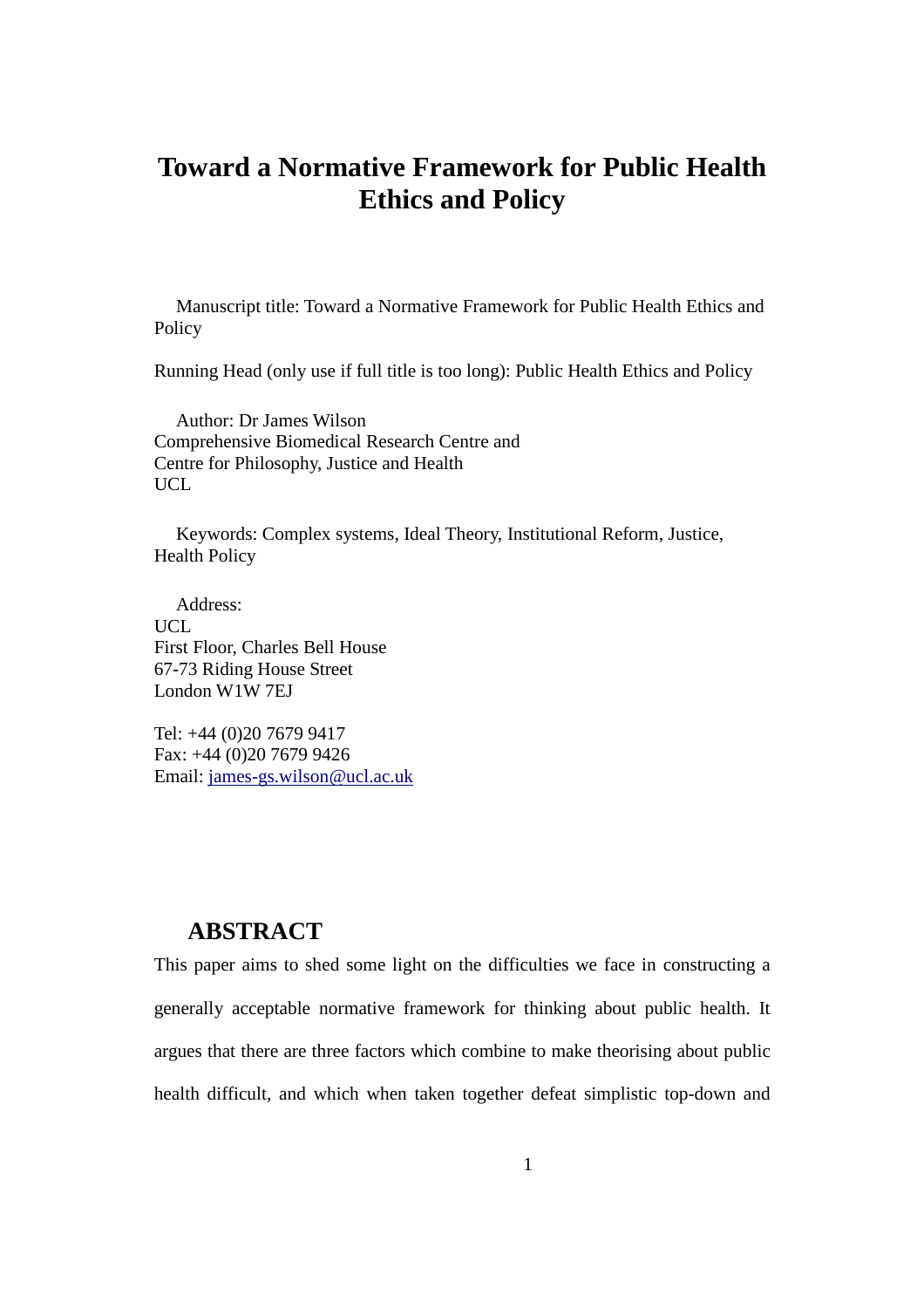bottom-up approaches to the design of public health policies.

The first factor is the problem of complex systems, namely that the distribution of health both affects and is affected by the distribution of other goods. The second is the difficulty of defining the goals of public health: we still need to get clear about what we should mean by health in this context, and what the goals of public health should be. The third is that we stand in need of an account of how important health is relative to the importance of other goods which a just society should be trying to secure for its citizens.

The paper argues that these problems should lead us to abandon the search for a 'one-size fits all' normative framework for thinking about public health. Rather, different approaches will be appropriate at different levels of abstraction.

### **INTRODUCTION**

It is generally agreed that we still stand in need of an appropriate normative framework for addressing the ethical problems which arise in the design and implementation of public health policies. This makes the perceived situation in public health ethics rather different from the perceived situation in conventional bioethics, where a combination of Beauchamp and Childress's four principles, Mill's harm principle, and Parfit's thinking on nonidentity are taken to comprise a widely accepted paradigm within which many staple topics such as euthanasia, abortion and enhancement can fruitfully be addressed.<sup>1</sup> This paper aims to make some modest progress towards such a framework for normative thinking about

<sup>1</sup> I argue below that this confidence in the normative framework of bioethics is at least partially misplaced. Insofar as bioethics aims to guide public policy, it faces the same three problems we shall identify for normative thinking about public health.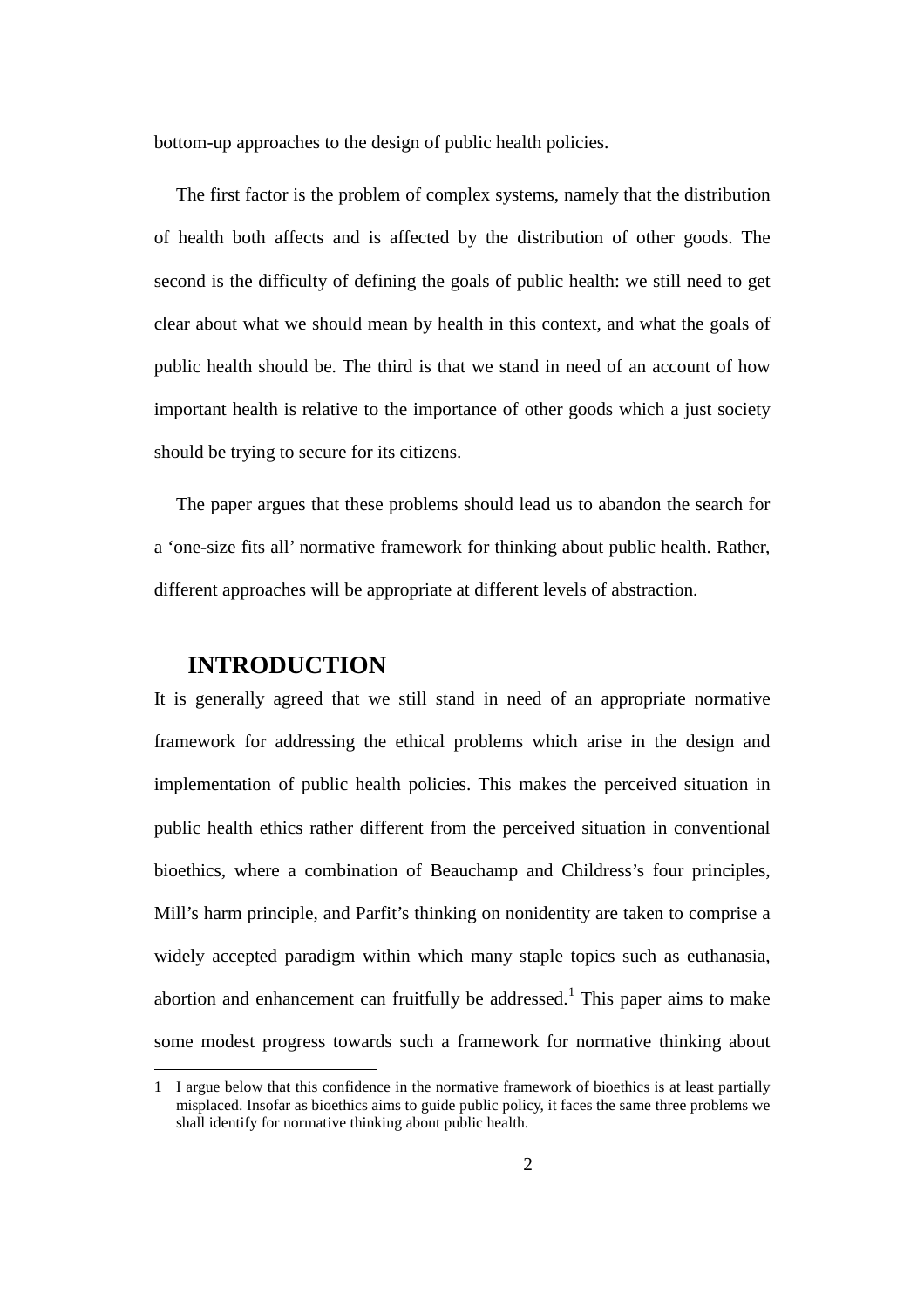public health. It aims only for modest progress, because its chief aim is to get clear about precisely which elements of public health make it difficult to theorise, and why.

The underlying question which this article examines is the appropriate relationship between abstract philosophical thinking about public health, and public health practice. It is easy for philosophers to think that something like a top-down approach will suffice.<sup>2</sup> On such a view, philosophers and philosophically minded ethicists reason out the appropriate goals of public health practice and the acceptable limits of state intervention in health promotion through a mixture of normative argument and conceptual analysis, and public health professionals then conform their actions to these policies. It is tempting for public health practitioners, from their more engaged perspective, to think that a bottom-up approach will suffice. On such a view the real work is to be done on the ground, and all the conceptual and ethical issues which philosophers might raise are peripheral to how the practice of public health should go on.

This article reveals along the way the distinctive weaknesses of top-down and bottom-up approaches to public health. I shall argue that there is no way to perform the easy division of labour between theorisation and implementation which the top-down approach presupposes, and that it is false to think, as the

<sup>2</sup> By a top-down approach, I mean roughly what Caplan defined as the 'engineering model' of applied ethics, namely one which presumes that "(1) there is a body of knowledge concerning ethics that persons can be more or less knowledgeable about; (2) this knowledge becomes 'applied' in medical settings by: (a) deducing conclusions from theories in light of relevant empirical facts and descriptions of circumstances and (b) analyzing properly the process of the deduction (i.e., watching for logical fallacies, ambiguities in the meaning of key terms, improper classifications of entities, misdescriptions, etc.); and (3) the process of applying ethical knowledge to moral problems in medicine can and must be carried out in an impartial, disinterested, value-free manner." (Caplan 1983, p. 314)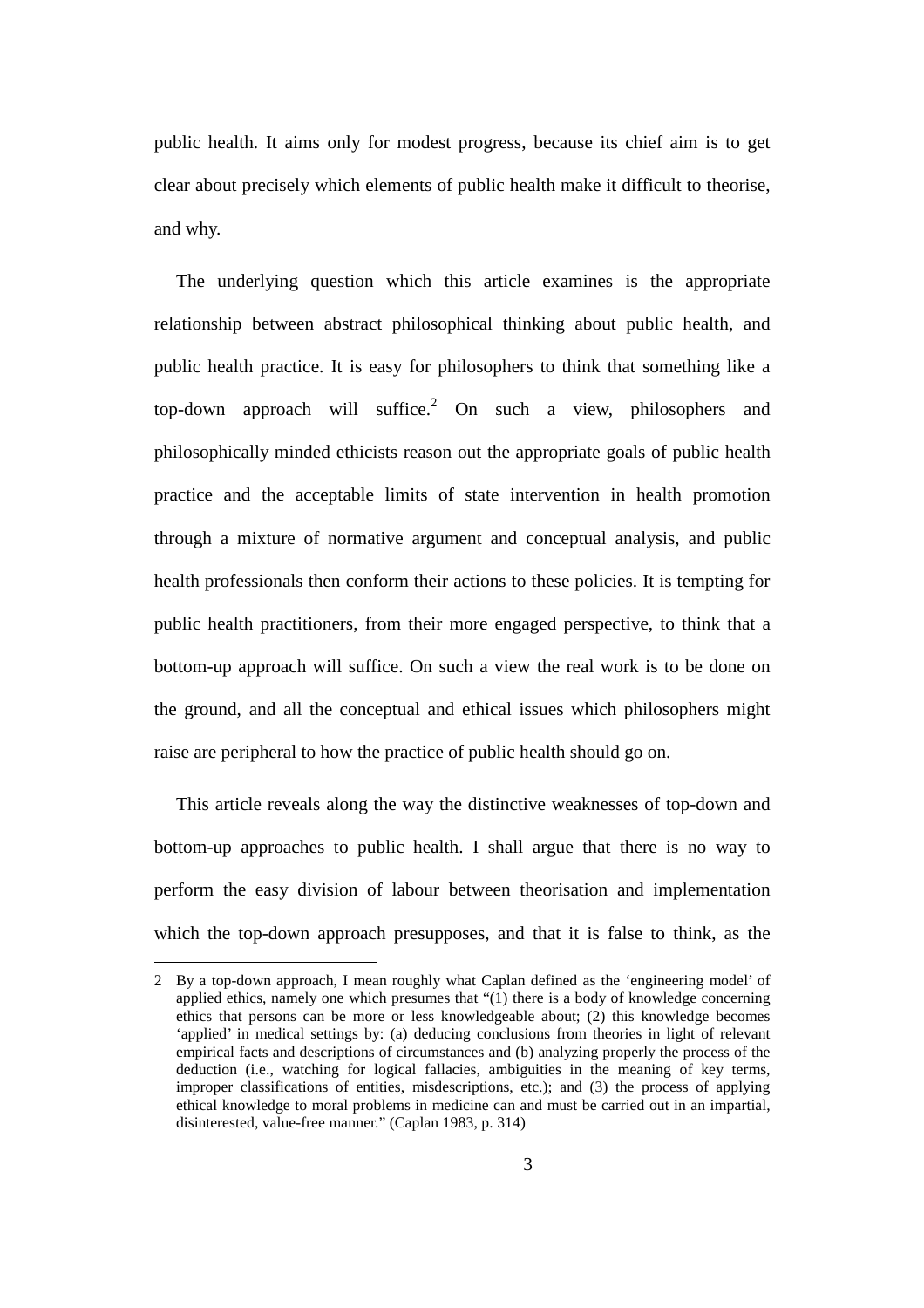bottom-up approach presupposes, that public health policy can do without explicit and rigorous philosophical theorising. However my main aim is not to argue for the inadequacy of either of these models (which I think would not be a very challenging task), but to get a greater understanding of the problems involved in integrating more philosophical and more policy oriented perspectives in public health.

I argue that there are three important complications which we need to take into account when thinking about our normative framework for public health. The first difficulty is one which particularly affects attempts to go from philosophical ethical theorising into practicable and defensible policy. I call this the problem of complex systems, namely that the distribution of health both affects and is affected by the distribution of other goods. These interactions are not just complicated, they are complex: they outwit (and can be expected to continue to outwit) our best attempts to understand the minutiae of the relevant causal interactions. (Edwards, 2004, p.16) This creates a problem for top-down approaches to public health policy making, in as much as it will always for the foreseeable future be very difficult (if not impossible) to set and then implement policy in a way which reliably leads to things turning out as we envisage that they will, and attempts will to do so will tend to be subject to unintended adverse consequences.

The second and third problems will particularly affect bottom-up attempts to construct public health policy without drawing on deep and systematic normative reflection. The second problem is the problem of the limits and goals of public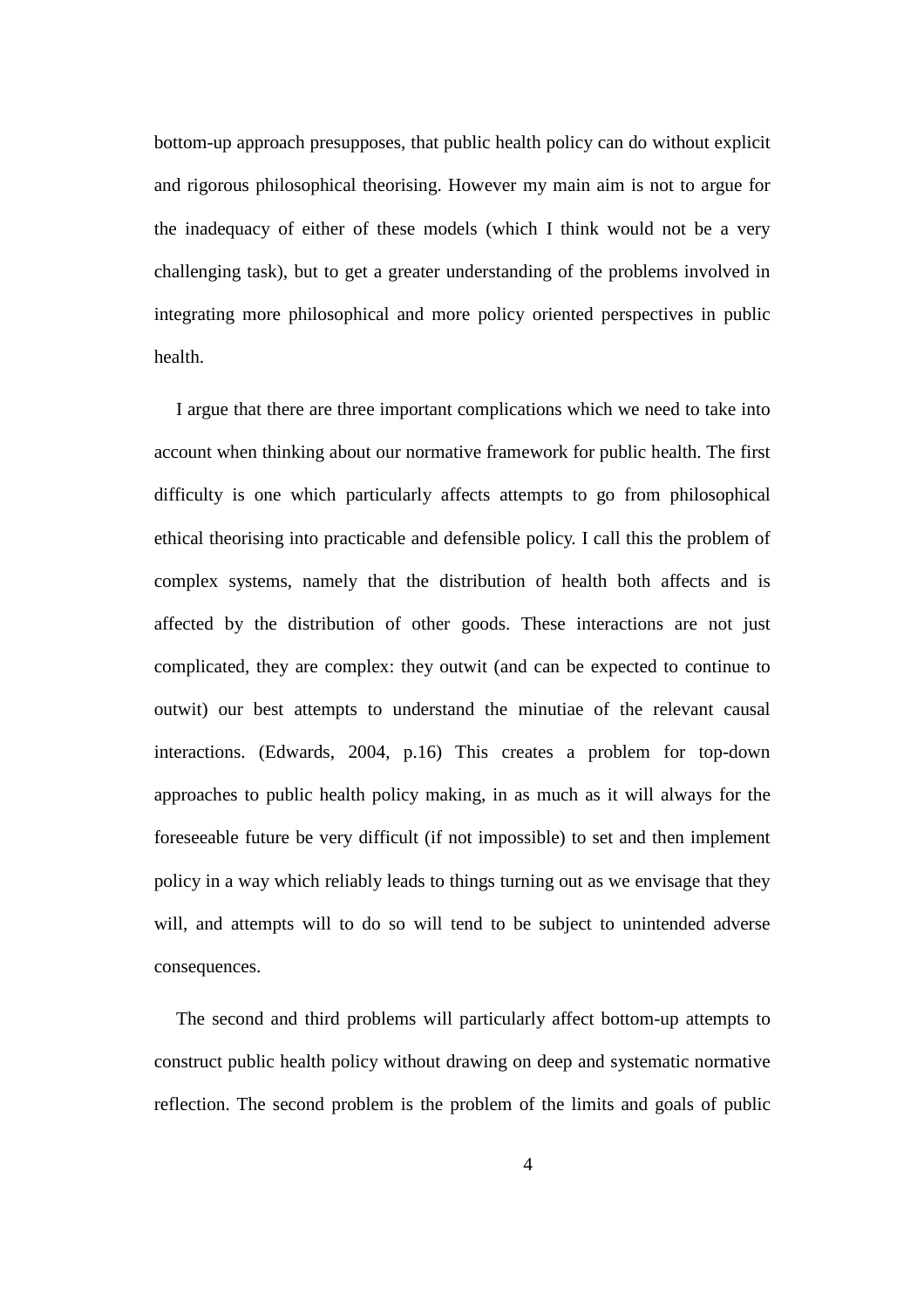health. It seems intuitively obvious that the main purpose of public health policy should be to improve and protect the health of the population. However, it is far less obvious what we should take health to be in this context, and different answers will make important differences in how we view the goals of public health. Moreover, it is unclear whether the goals of public health activity ought to be simply to maximise population health, or should also include health equity and personal choice.

The third problem is the problem of the relative importance of health. I argue that health looks to be at best one ultimate good amongst several which societies should be pursuing; and it is not always the case that a policy which will further the goals of public health will also be in concert with other ultimate goals we will have as a society. In other words, we face a tough indexing problem of how to tradeoff between goals which are apparently at least partially incommensurable. Given the causal entanglement of health and other goods and the broader problem of complex systems, it does not make sense to try to set public health goals without reference to a larger framework in which we relate the value of health to the value of other goals that a society wishes to pursue.

Given the great complexity introduced into the normative regulation of public health by each of these three problems, the conclusion reached in the paper about the appropriate normative framework for thinking about public health is fairly tentative. The main conclusion reached is that whilst public health policy needs to address all of these problems, the kind of desiderata we have for solving the second two problems are dissimilar to those for solving the first. It follows that it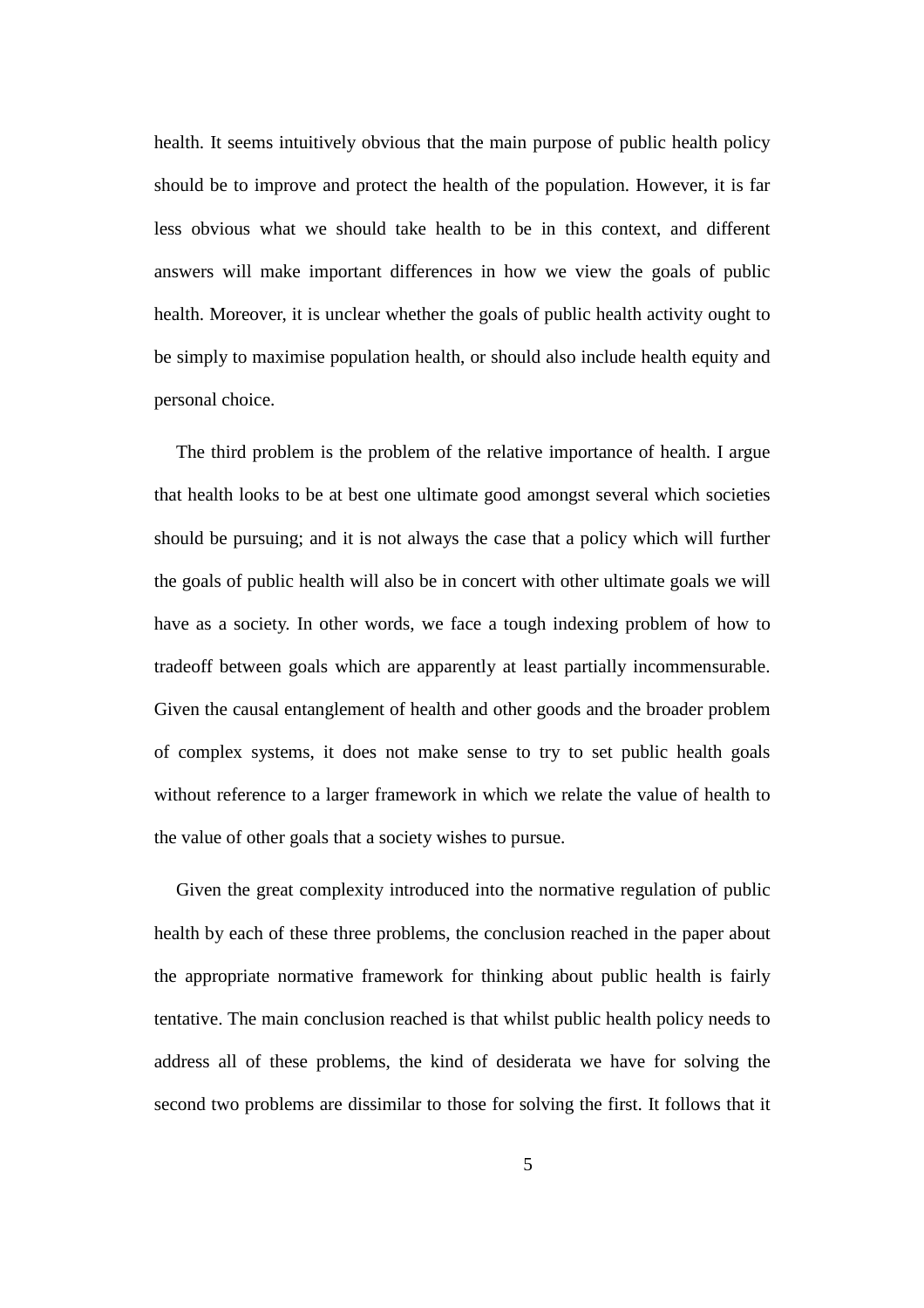is unrealistic to think that we will be able to construct a 'one-size fits all' normative framework for thinking about public health. Rather, we will do better to think in terms of what the best approach to a given problem in public health is for a given level of abstraction.

At the highest level of abstraction, the proper goals of public health activity should be closely circumscribed by what turns out to be the best theory of justice. I argue that health will be at best one good amongst others in our best account of justice: we should adopt a pluralistic account of justice as our normative framework for thinking about public health. However, when we approach closer to the real world and want to adopt a less abstract framework, there can and will be good reasons for framing the proper goals of public health activity in different terms; not so much in terms of the application of an overall theory of justice, but rather through a series of more contextual decisions about how best to proceed given the circumstances.

# **NORMATIVE THEORISING AND THE PROBLEM OF COMPLEX SYSTEMS**

The problem of complex systems is one which is endemic to any endeavour to reform institutions, though it is one which is particularly problematic for public health interventions. In short, any attempt to change the way that an institution operates will tend to have effects on other aspects of the way this institution operates; and it will also tend to have spreading and somewhat unpredictable effects on the way that other institutions operate. To put the problem in a slightly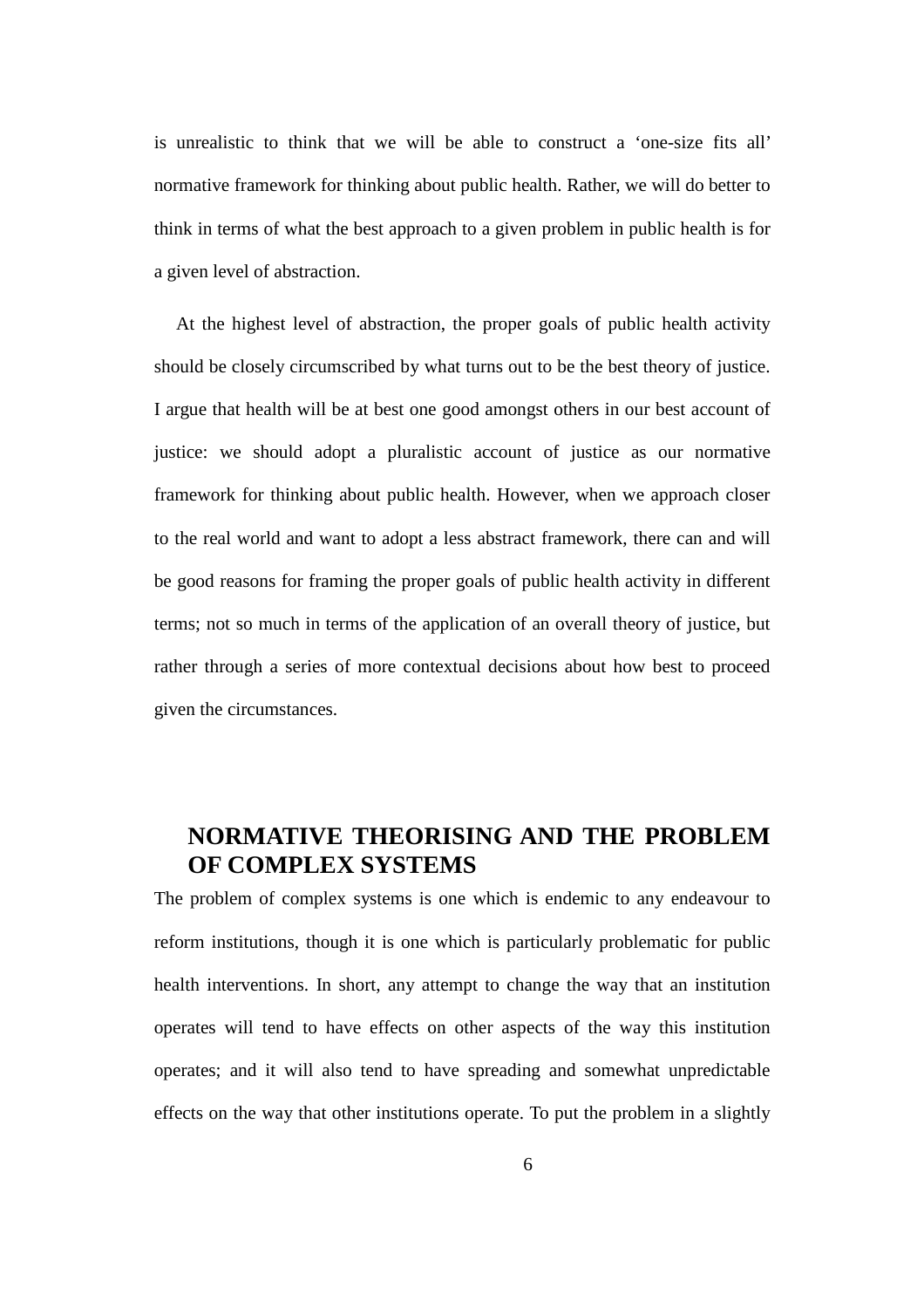different way, large institutions, such as a nationalised healthcare system, are not merely complicated, but also complex systems: it is not just that they are comprised of many parts, but also that they are comprised of parts whose interactions make a large difference to how the system as a whole operates. Moreover, these interactions between the parts do not tend to be additive: rather we also see complex positive and negative feedback loops. A set of new ideas, such as those which we now call Evidence Based Medicine, may start in a small group, then spread to a hospital, and then colonise much of medical education. Other ideas and theories, perhaps no less intrinsically helpful encounter initial turbulence, and are snuffed out.

Chapman (2004) argues plausibly that we will tend to see three large problems if we treat a complex system such as the UK's National Health Service as being amenable to a top-down engineering model of reform. First, we will tend to find that many of our reforms have unintended consequences: we will apply a reform which is intended to have one effect, but we will find that, whether it achieves its intended target or not, it also has unintended side effects.<sup>3</sup> The second problem follows on from the first: top-down attempts to reform complex systems will tend to alienate professionals who work inside these institutions, because, given the impossibility of constructing a plan which will require sensible things in all cases, it will require the professionals to sometimes or perhaps regularly work according to goals or targets which they believe to be wrong or mistaken. For instance, a

<sup>3</sup> The most well-known of such unintended side-effects in reform of institutions is probably the effect of setting multiple and specific targets, for instance which will tend to create incentives to meet and to prioritise the targets, and thus sideline other goals which are also important.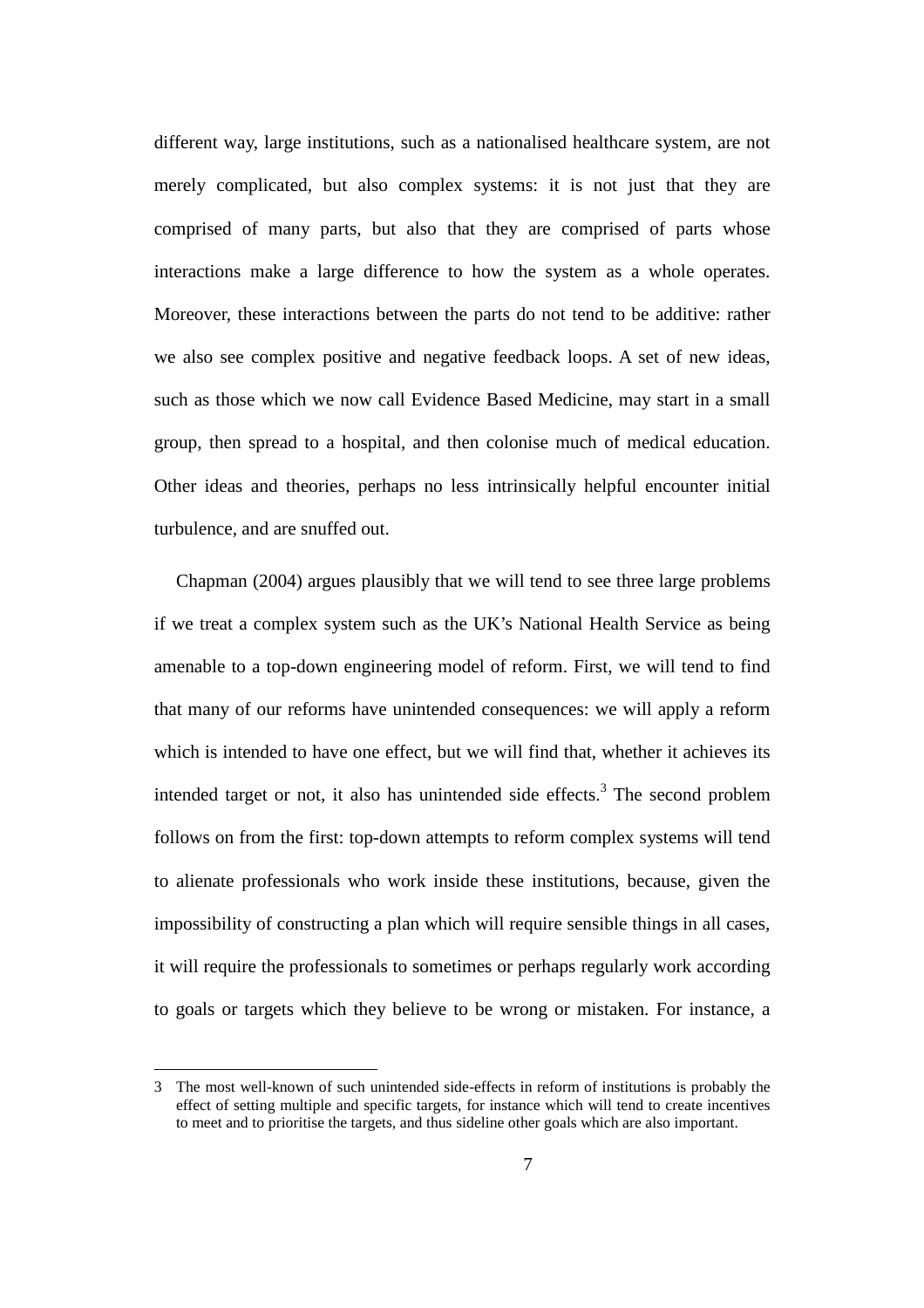doctor may be required to spend less time with a patient than she thinks necessary, because she has been instructed to see a certain number of patients per hour. Third, we can expect such reforms to fail to improve standards over time: the failures to achieve intended aims, and the need to counteract the unintended consequences of previous reforms, will lead to a perceived need for further reform, "following in the trail of events like a boxer who covers the body part that has just been hit only to get hit somewhere else." (Demosthenes, 4th Century BCE) This continual reform will of course only tend to heighten the sense of alienation felt by professionals, and will tend to add to this alienation a sense of confusion and reform fatigue.<sup>4</sup>

### *The Inadequacy of Bioethicists' Attempts to Address the Problem of Complex Systems*

Insofar as bioethicists attempt to address questions of institutional reform – which they clearly are when for example, they address questions like whether we should enact an 'ethical market' in organs, or whether we should allow commercial surrogacy – they ought to take the problem of complex systems into account. However, bioethicists have thus far shown a rather disappointing lack of willingness to engage with this problem, and it would scarcely be an exaggeration to say that much of philosophical bioethics proceeds as if this problem did not

<sup>4</sup> See for example, Sennett (2008, p.50): "Any organisational reform takes time to 'bed in'; people have to learn how to put the changes into practice – whom now to call, which forms to use, what forms to follow. If a patient is having a heart attack, you do not want to reach for your 'Manual of Best-Practice Performances' to discover the latest rules about what you are supposed to do. The process of bedding in takes longer the bigger and more complex the organization in which one works."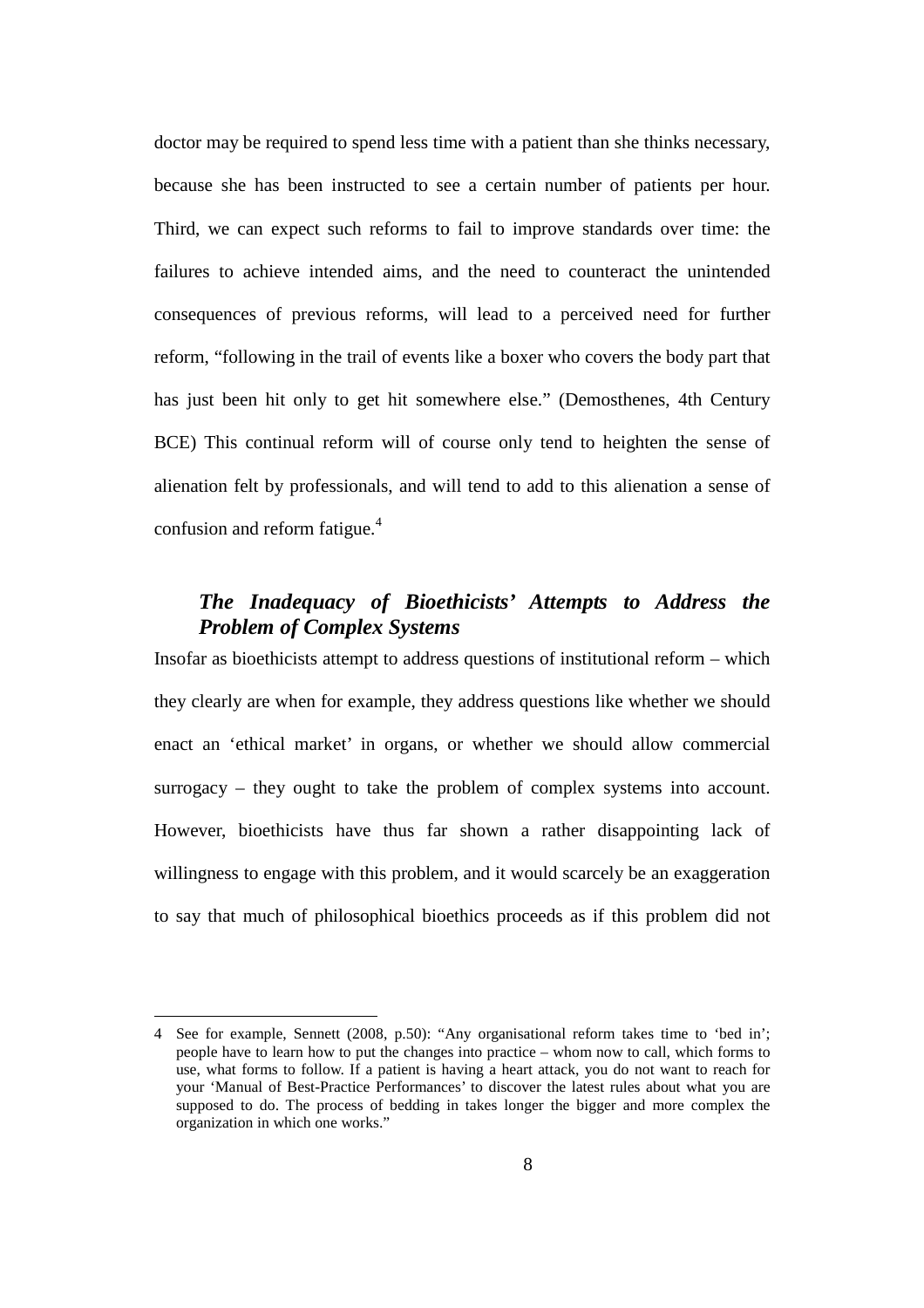$exist.<sup>5</sup>$ 

There are two chief methods by which bioethicists attempt to skirt around the problem of complex systems. The first way is focusing on the moral quality of the action which will be either encouraged or discouraged, enabled or banned by the proposed reform, and assuming that the appropriate reaction to the actual implementation of the reform can be somehow read off from the moral quality of the actions involved. In certain cases, where there are strong reasons for thinking that an activity is morally impermissible, considered in itself, then it may be reasonable to take this impermissibility as giving us sufficient reason to oppose any policy which allows it. For instance, were we faced with a wrong as egregious as that of slavery, it might be claimed that there would be little point in worrying about the internal workings of institutions: we should simply get rid of slavery. And it might also be added that it will also be useful to know whether the activity in question is morally impermissible, as this will typically alter the way we interpret any apparent benefits which directly follow from the activity.<sup>6</sup>

Be that as it may, it is important to note that even in cases where an activity is uncontroversially morally wrong (such as racial discrimination) we will still face the problem of complex systems in trying to dismantle it; and unless we understand, and factor into our account, the ways in which such oppressive

<sup>5</sup> I take it that public health ethics is sufficiently new that it would be unfair to make sweeping claims of this kind about it. My point here is that in working out a normative framework for public health ethics, it is important that writers in public health ethics not to make the mistake of thinking that they can draw on the needed accounts of institutional reform from the literature of bioethics.

<sup>6</sup> For example, if a torturer gets pleasure out of his work, this should not count in favour of a policy which allows torture.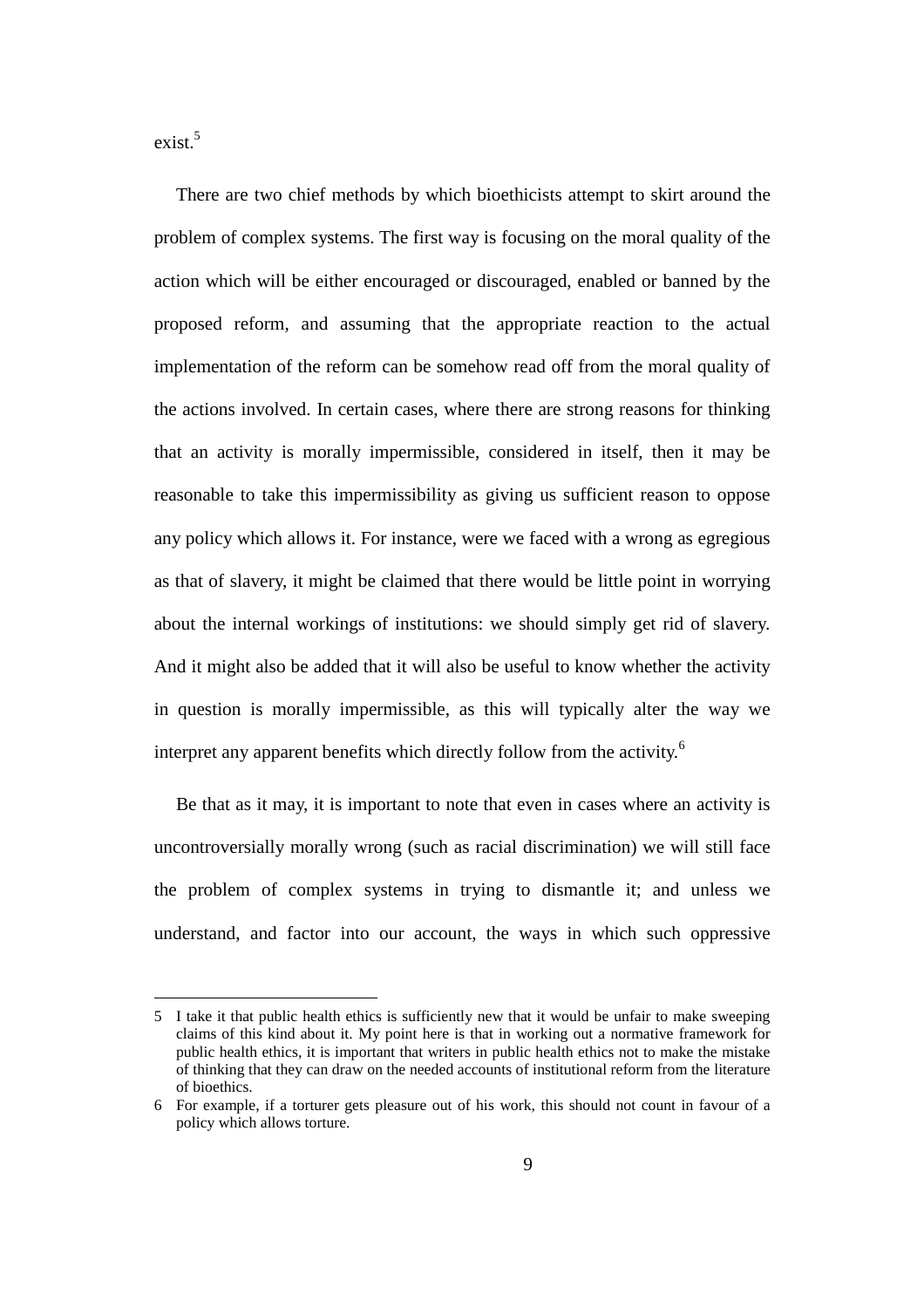institutions are maintained and supported, our attempts at reform are likely to be at best partially successful.

Where the conclusion of a bioethical argument is that an action is, considered in itself permissible, then it is even more difficult to evade the problem of complex systems. Where several different actions or reforms are permissible, it is vital to include the systemic effects of each of the potential reforms in our analysis of which policy we should favour. Depending on the bioethicist's moral orientation, more or less actions will be able to be ruled out as impermissible in themselves, and if the bioethicist's overall orientation is consequentialist, then all actions will be, considered in themselves permissible. Hence, consequentialist approaches will be especially prey to the problem of complex systems. (Lenman, 2000) Given that neither knowing that an action is impermissible nor that it is permissible will give us enough information to decide on what policy we should adopt, it follows that merely examining the permissibility or otherwise of actions considered in themselves, is very limited as a basis for thinking about the reform of institutions.<sup>7</sup>

Perhaps because of a vague awareness of this problem, when bioethicists wish to make public policy recommendations, very often they supplement the focus on moral permissibility with an appeal to one or more 'bridging principles', in order to generate public policy recommendations.<sup>8</sup> I call this the second strategy. Such

<sup>7</sup> None of this is to deny that arguing about whether a given activity is permissible, considered in itself, is not worth doing. It is rather that knowing that something is permissible does not tell us enough to realise whether, given our current situation, and the other institutions which are in operation, we should reform things in this way rather than a different way.

<sup>8</sup> I have borrowed the term 'bridging principle' in this context from Habermas, but have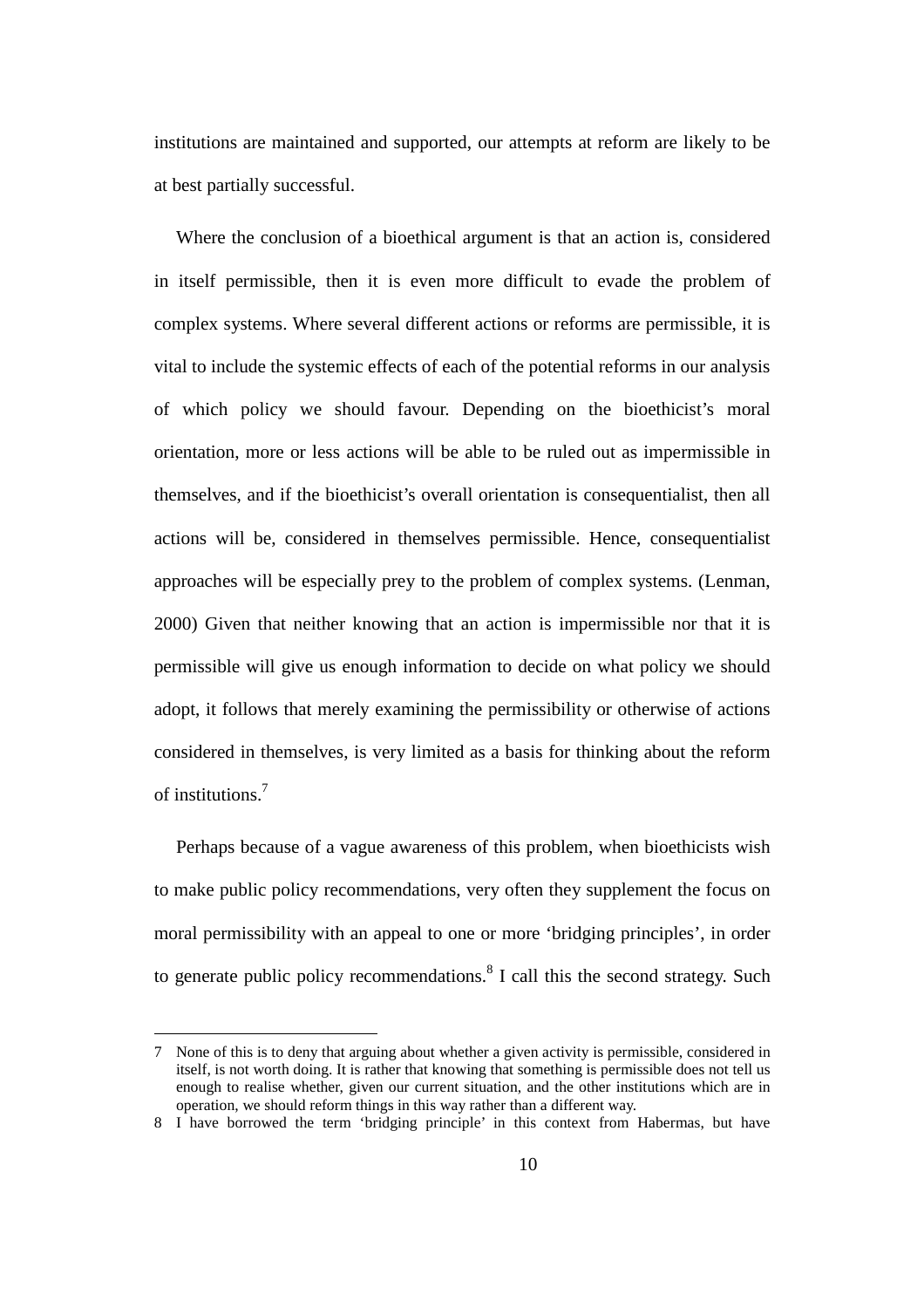'bridging principles' include the principle of least restrictive alternative, the precautionary principle and (as it is frequently used in bioethics) Rawls's difference principle. In perhaps the most common incarnation of this strategy, Mill's 'harm principle'<sup>9</sup> is used as a way of getting from philosophical judgements about harm and permissibility to public policy in the following way:

- 1. We should criminalise an activity only if it involves harm to those other than those who are involved in it and consent to it. (The harm principle)
- 2. Doing X (e.g. allowing sales of kidneys; allowing genetic enhancement) does not involve any harms to people other than consenting adults.
- 3. Therefore X should be legal.

However it is far from clear whether (and if so how) such bridging principles can solve the problem of complex systems. Are they supposed to be sound in virtue of their consequences, such that judging in accordance with the bridging principle can give us a short cut through the difficulties of reforming complex systems? If so, we would expect rather more empirical evidence than we typically see as to why this bridging principle really does allow us to cut through the immensely difficult task of reforming complex institutions. Or if they are

transformed it somewhat in the process. See for example Habermas 1990, p.63: "In theoretical discourse the gap between observations and general hypotheses is bridged by some canon or other of induction. An analogous bridging principle is needed for practical discourse. Accordingly, all studies of the logic of moral argumentation end up having to introduce a moral principle as a rule of argumentation that has a function equivalent to the principle of induction in the discourse of the empirical sciences."

<sup>9</sup> "The sole end for which mankind are warranted, individually or collectively in interfering with the liberty of action of any of their number, is self-protection. That the only purpose for which power can be rightfully exercised over any member of a civilized community, against his will, is to prevent harm to others. His own good, either physical or moral, is not a sufficient warrant." (Mill, 1861)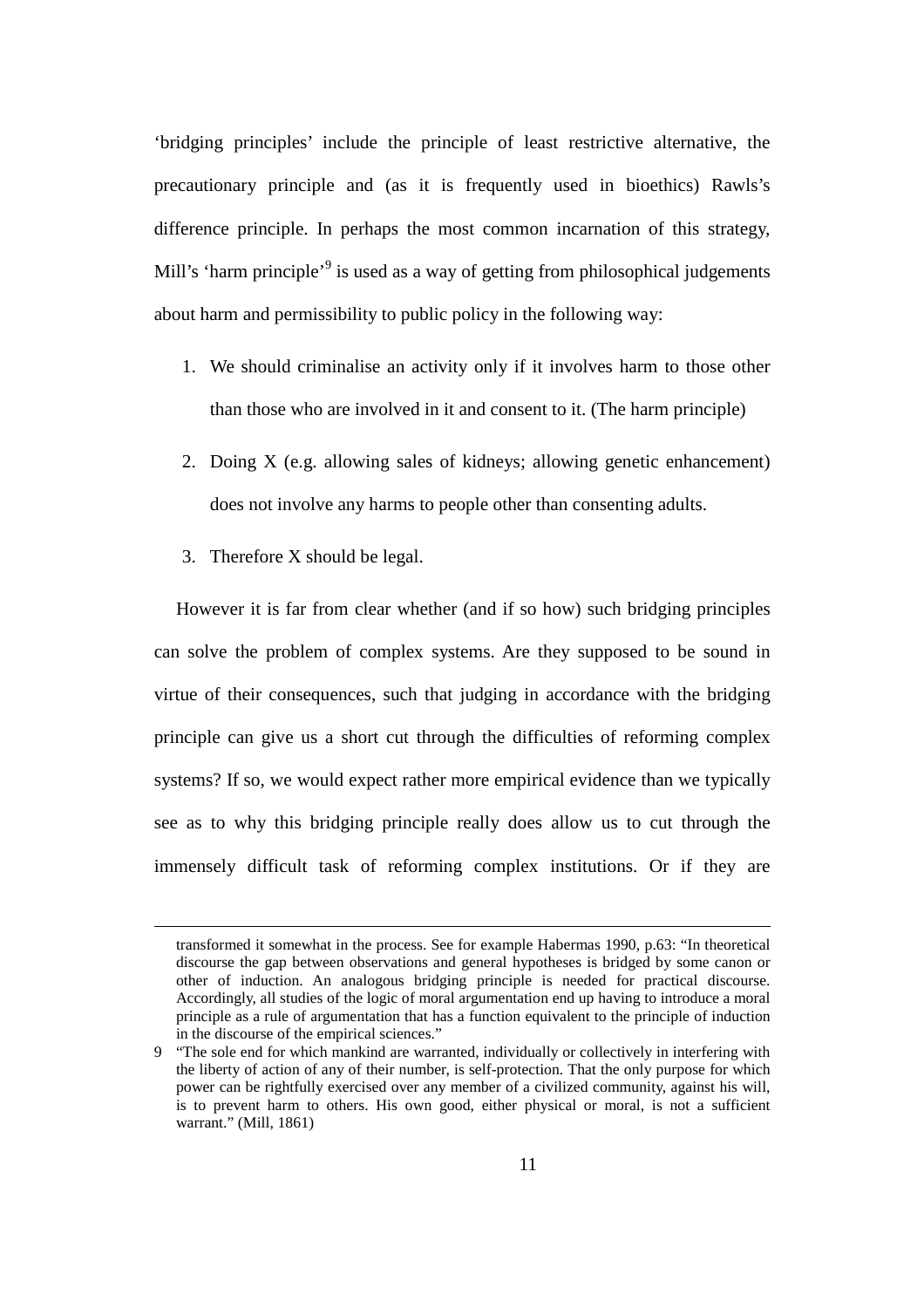supposed to be sound for some other morally relevant reason than their consequences, one would again expect to see rather more moral argument in their favour than appears to be usual. $^{10}$ 

In addition to such bridging principles, bioethicists also typically rely (often largely implicitly) on a philosophical anthropology: assumptions about human nature are fed in, in order to license what remain largely intuitive predictions about what would happen if a particular piece of reform were enacted. Because such philosophical anthropologies are usually kept implicit, we often see wildly different estimates about what the actual effects – both direct and indirect – of a given reform will be. A good example is provided by the debate on whether legalising euthanasia does or would lead to a slippery slope. (Lewis 2007).

#### *Public Health and the Problem of Complex Systems*

I take it therefore that the general problem we have uncovered relates to all attempts to reform institutions; and thus to the extent that traditional bioethics takes itself to be interested in the reform of institutions, it is a failing of bioethics that so little thought has thus far been addressed to it.

The problem of complex systems is even more vital to address in public health ethics, for two reasons. First, because public health interventions are classically oriented at a population level rather than an individual level, the core of public health interventions is creating and reforming institutional structures in such a

<sup>10</sup> Unthinking application of such bridging principles is of course particularly problematic in the case of public health ethics, where what has usually been taken to be legitimate public health activity can often be taken to fall foul of the limitations on legitimate state action that Mill's harm principle would seem to recommend.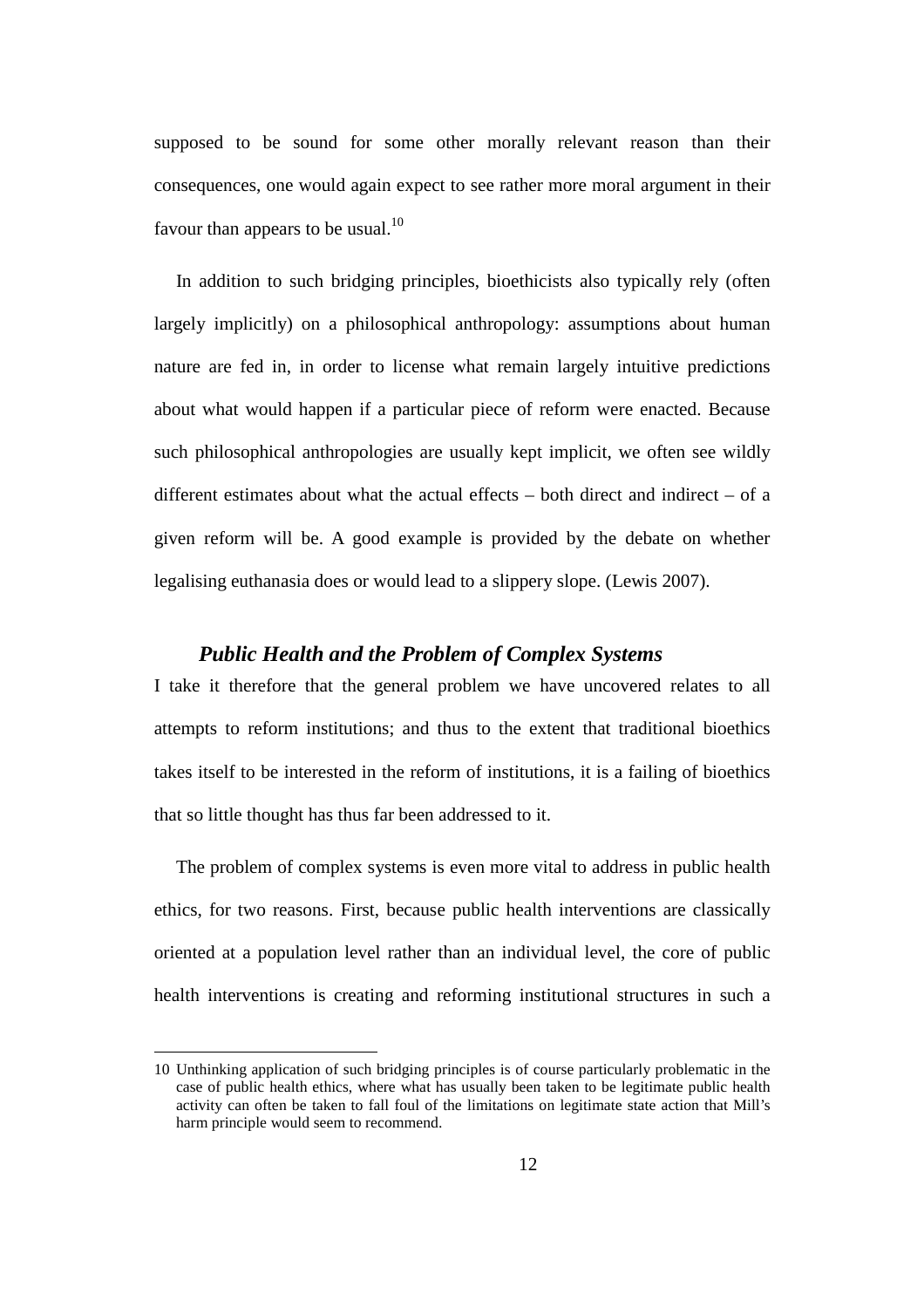way as to improve population health.

Second, we now have solid evidence that a vast array of different factors about the makeup of the basic institutions of society pervasively affect population health.<sup>11</sup> We cannot improve population health without engaging deeply with the structures of these other institutions and the different ways they impact on health. Just to give one small example, (and of course, part of my point is that there will be lots of other interactions which we either do not know about yet, or which will interact unpredictably with one another), our transport and urban policy will have a great impact on health. If we encourage car use, then more people will end up obese than if we encourage cycling and walking. Hence things like the ways we design our towns (whether we place shopping centres out of the centre of town, so that it is very inconvenient to shop unless you have a car), can make a big difference to population health. On the other hand, the way we regulate the distribution of health pervasively affects the distribution of other goods. When people do not have a certain modicum of health, they are unable to work, and are thus deprived of access to other important goods (e.g. work, play, pain free existence).

An additional problem which normative thinking about public health will need to come to terms with is that the typical structure of government departments creates another layer of difficulty in constructing an effective public health policy. Even if we were in a position to understand all (or enough of) the relevant causal pathways, health ministries are not typically in a position to ensure that the

<sup>11</sup> Out of a massive literature, see for example, Wilkinson and Marmot (2003), CSDH (2008).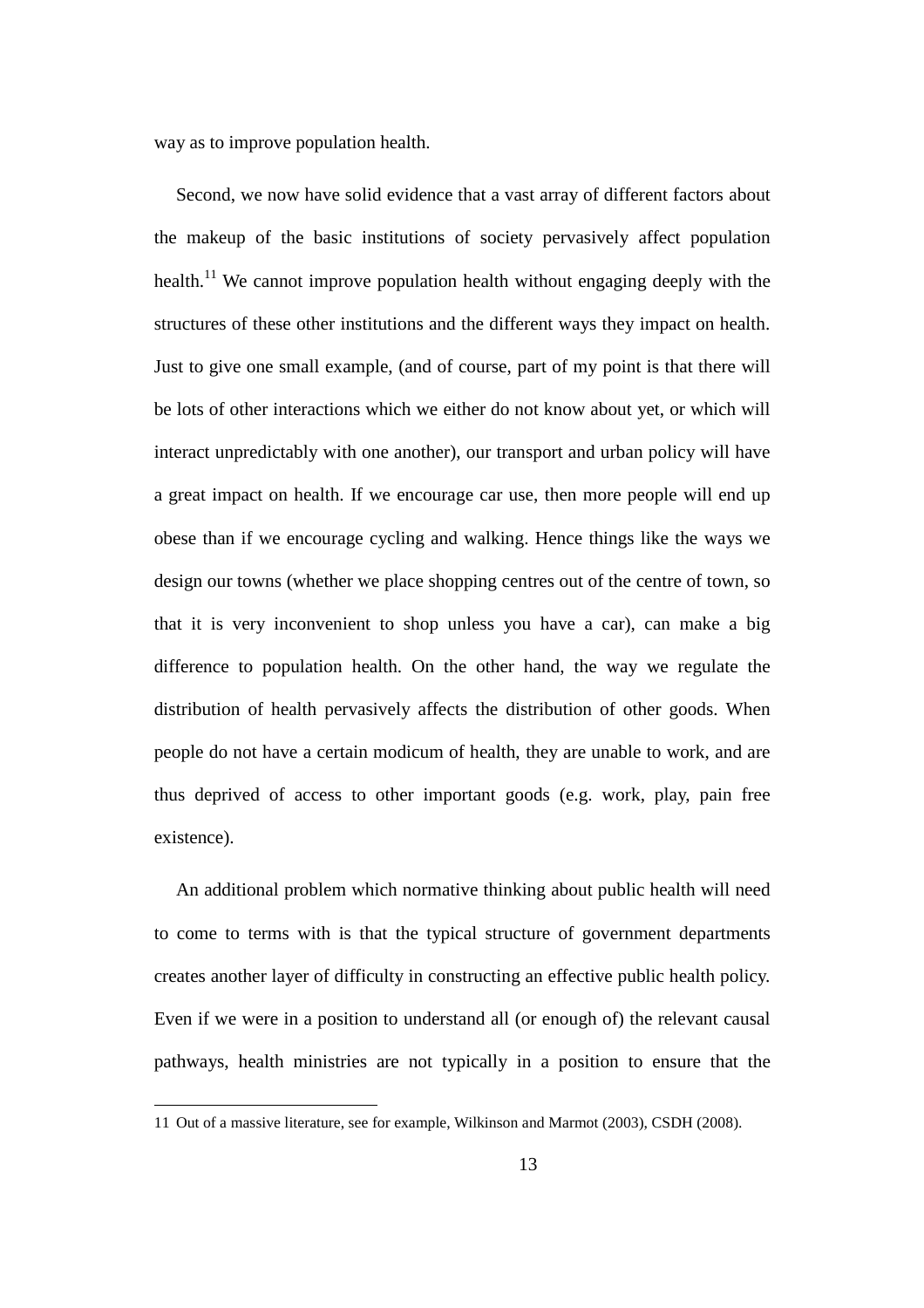required changes are implemented in sectors such as transport, employment and education, which are usually the responsibility of different government departments. Where we need different bits of government working together in order to ensure a particular result for health, then the typical structure of government departments, which tend to be in competition with one another for resources and prestige make this difficult to achieve, and it is very likely that another department's policy may end up undermining what we would like to achieve from a public health perspective.

The problem of complex systems thus presents a serious challenge to any form of abstract theorising about public health which is not grounded in an understanding of factors which impede or accelerate our attempts at reform. In short, unless we can factor in a sufficient understanding of the inner wiring of the complex systems we are trying to reform, our attempts as philosophers to suggest how institutions should be reformed will either be dismissed as unworkable by those who are responsible for delivering services on the ground – or perhaps worse! - they may be implemented, and cause the unintended consequences and alienation of professionals which we saw are the likely results of top-down attempts to reform complex institutions. I shall suggest later that the solution to this problem depends crucially on the level of abstraction at which we are working: insofar as we are interested in largely conceptual issues, then the problem need not affect us; but if we are interested in actually improving people's lives then it is of vital importance that we take it into account.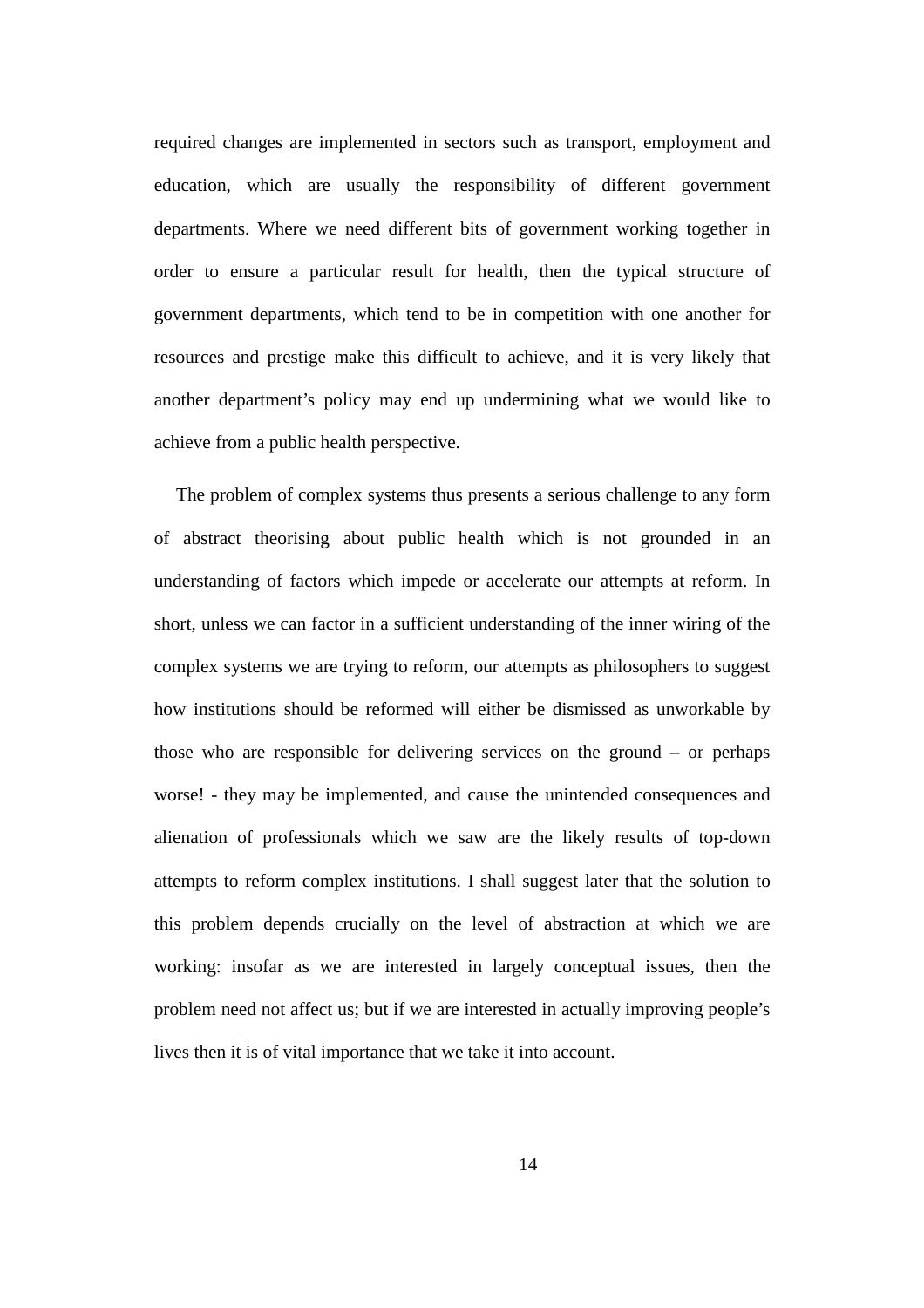### **THE LIMITS AND GOALS OF PUBLIC HEALTH**

An underlying theme of this section and the next is that despite the limitations on the power of normative thinking revealed by the problem of complex systems, significant, rigorous and abstract philosophical work is necessary for any acceptable normative framework for public health policy. This section examines two perplexities about the limits and goals of public health, whilst the next section examines the relative importance of health as compared to other goods which governments should be trying to promote.

There are two distinct ways in which the phrase 'public health' is used. First to denote the health states of a particular population (so that we might say that, for instance, a high incidence of smoking in a population is bad for public health). Second, public health is often used to mean the activities we collectively undertake to ensure that the health of the population is protected and promoted. (Verweij and Dawson, 2007) I shall refer to the first as population health, and the second as public health. It is public health in this second sense that is our focus in this article.

Public health is classically concerned with interventions that are collective in two senses: they involve the concerted action of a number of people or institutions in order to bring them about; and second, they aim to improve health at a group or population level, as opposed to an individual level. Given the doubly collective nature of public health interventions, there will be various ways in which individuals can intervene to improve their own health or the health of others which do not amount to public health interventions. Ordinary clinical medicine, in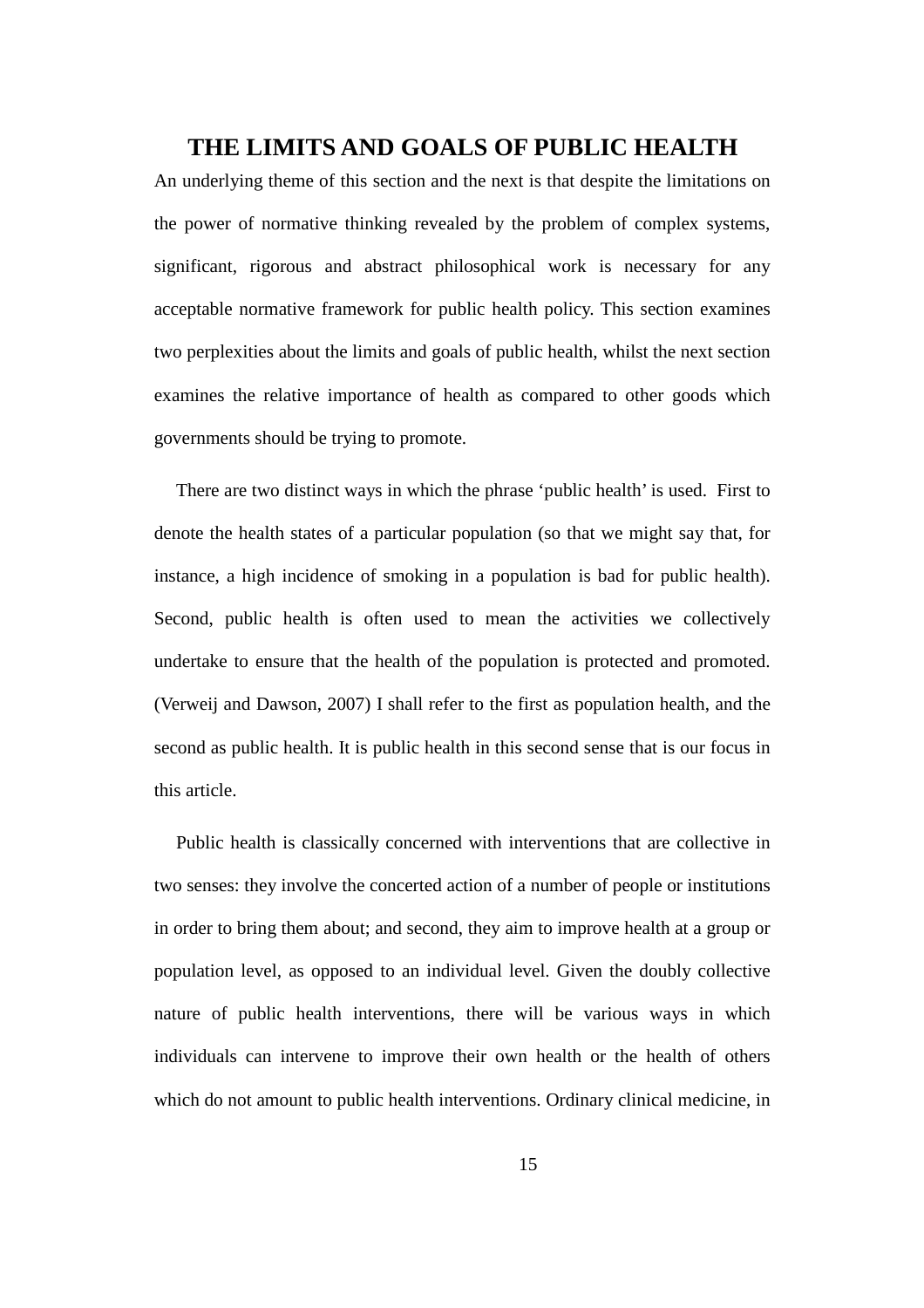which one (or a number) of health care professionals are aiming to benefit a single patient, does not count as public health; nor would a particular individual's decision to stop smoking: though of course the broader decision as to whether or not to have a National Health Service, or a campaign to promote smoking cessation would.<sup>12</sup>

Given what I have just said about the problem of complex systems, it is important to notice that there is a potential ambiguity in the idea of interventions which improve population health. Such interventions could either have improvement of population health as their aim, or they could improve population health by accident or as a by-product of the pursuit of another goal. For instance, it seems very likely that if we were to flatten inequalities in income between groups by for instance increasing top rates of tax and raising the guaranteed income of every household, then this would also reduce health inequalities, and increase average life expectancy.<sup>13</sup> If a government were to undertake such redistribution for the purposes of changing the distribution of health, then this would clearly count as a public health intervention. However, if a government were to undertake this redistribution in ignorance of the effects that it would have on health, or were solely interested in the effects on income inequality and did not care about health inequality, then we should not describe what the government did as a public health intervention, but rather an intervention which happened to have a beneficial effect on population health. Our focus here is with interventions

<sup>12</sup> As a moment's thought about these two examples suggests, the boundaries between public health activities and private health activities will typically be somewhat porous, and it may ultimately be better to think in terms of a continuum than a bright light between the two. I shall leave these problems of the delineation of public health on one side here.

<sup>13</sup> See for example, Wilkinson and Pickett (2006).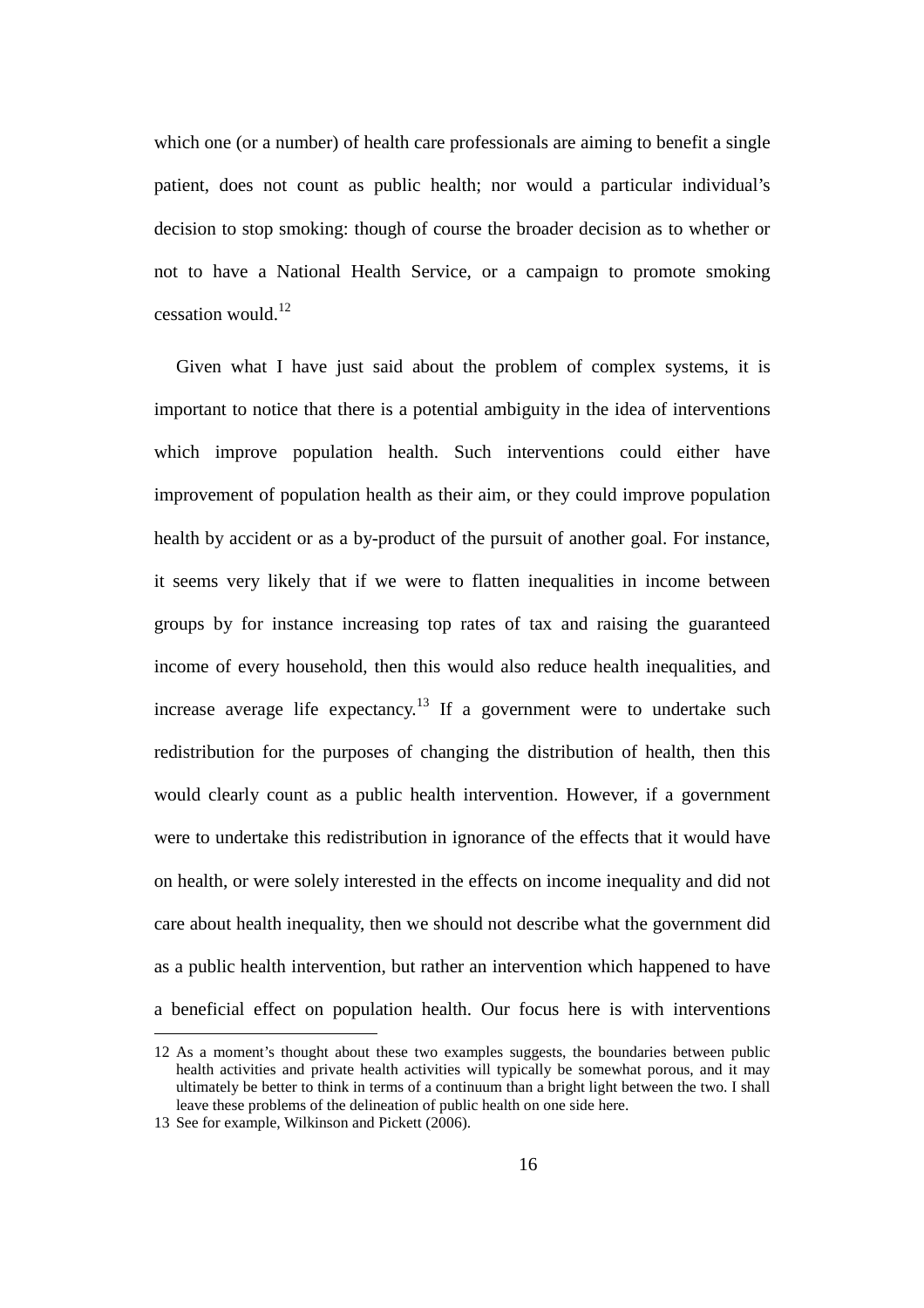which aim to improve population health.

Understanding public health activity as interventions which aim to improve the health of the population leaves open two deep questions. First, what should we take health to be in this context? And second, how should we understand the goals of public activity: are they merely to maximise population health, or should they also include distributive questions (and hence take in issues about inequalities in health), and issues about respect for autonomy?

#### *Defining Health*

The definition of health matters deeply for public health activity. Depending on how we define health, the field of public health will be correspondingly broader or narrower, and it will be more or less difficult to explain why public health should be a priority.

Health is such a multivalent concept that there are various different ways in which we can categorise accounts of it. For our purposes we can rely on a fairly standard categorisation, according to which we analyse accounts of health according to whether (a) the judgement that someone is or is not healthy essentially depends on scientifically verifiable claims about their functioning as an organic system, and (b) whether the judgement that someone is or is not healthy essentially depends on certain evaluative claims about the state of affairs in question.

Categorising in this way gives us three kinds of accounts of health. First, purely non-evaluative accounts, which argue that we should define what counts as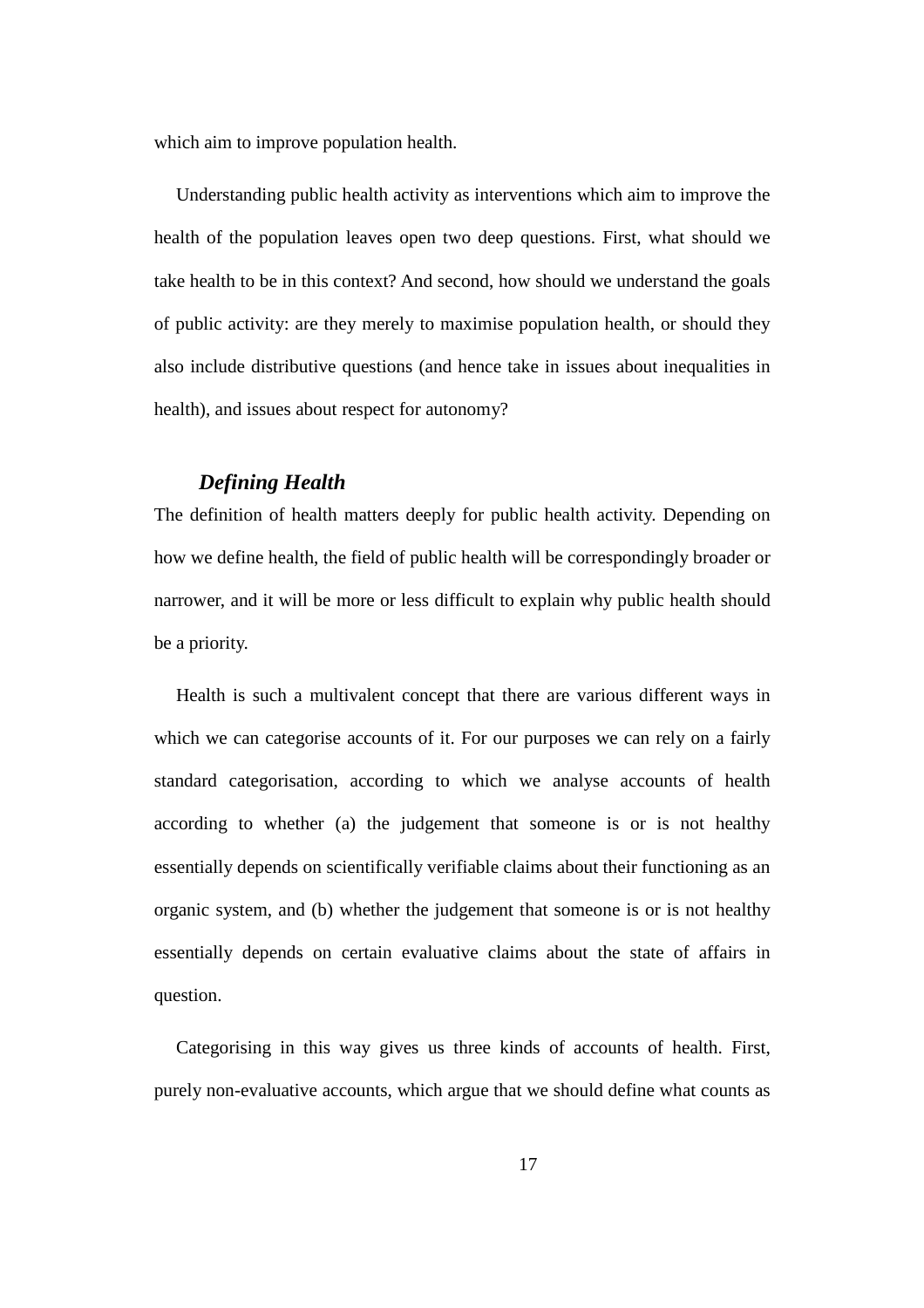healthy in a purely scientific way, without drawing on evaluative claims at all. Second, purely evaluative accounts, which argue that there are no factual constraints about what can and cannot count as unhealthy, and that the only thing common between cases of ill health is that all are disvalued. Third, there are combined (or hybrid) accounts, according to which our account of health should be grounded in a scientific account of functioning and an account of value. (Murphy 2008)

I wish to make the relatively modest claim that anything like public health activity as we currently conceive of it presupposes a combined account. This is because if we define health in a non-evaluative way (as in such as Boorse 1975 and 1997), then it becomes rather difficult to see why it should be that we should take health to be an important goal in and of itself for government action. Certainly it cannot be that health is important for its own sake; rather it must at best be because of the enabling role that health plays for other goods. However, if health plays merely an enabling role, then it looks like our focus (from the perspective of ethics and justice) should be on the provision of these other goods which are really important in themselves, and public health policy has at best a derivative importance. This is not to argue that such definitions of health are wrong, but merely to point out that they are difficult to reconcile with the type of importance which public health practitioners usually wish to place on health.

Purely evaluative accounts of health also conflict with the classical conception of public health activity, though for a different reason. On purely evaluative accounts of health (such as Reznek 1987, Cooper 2002) there are no hard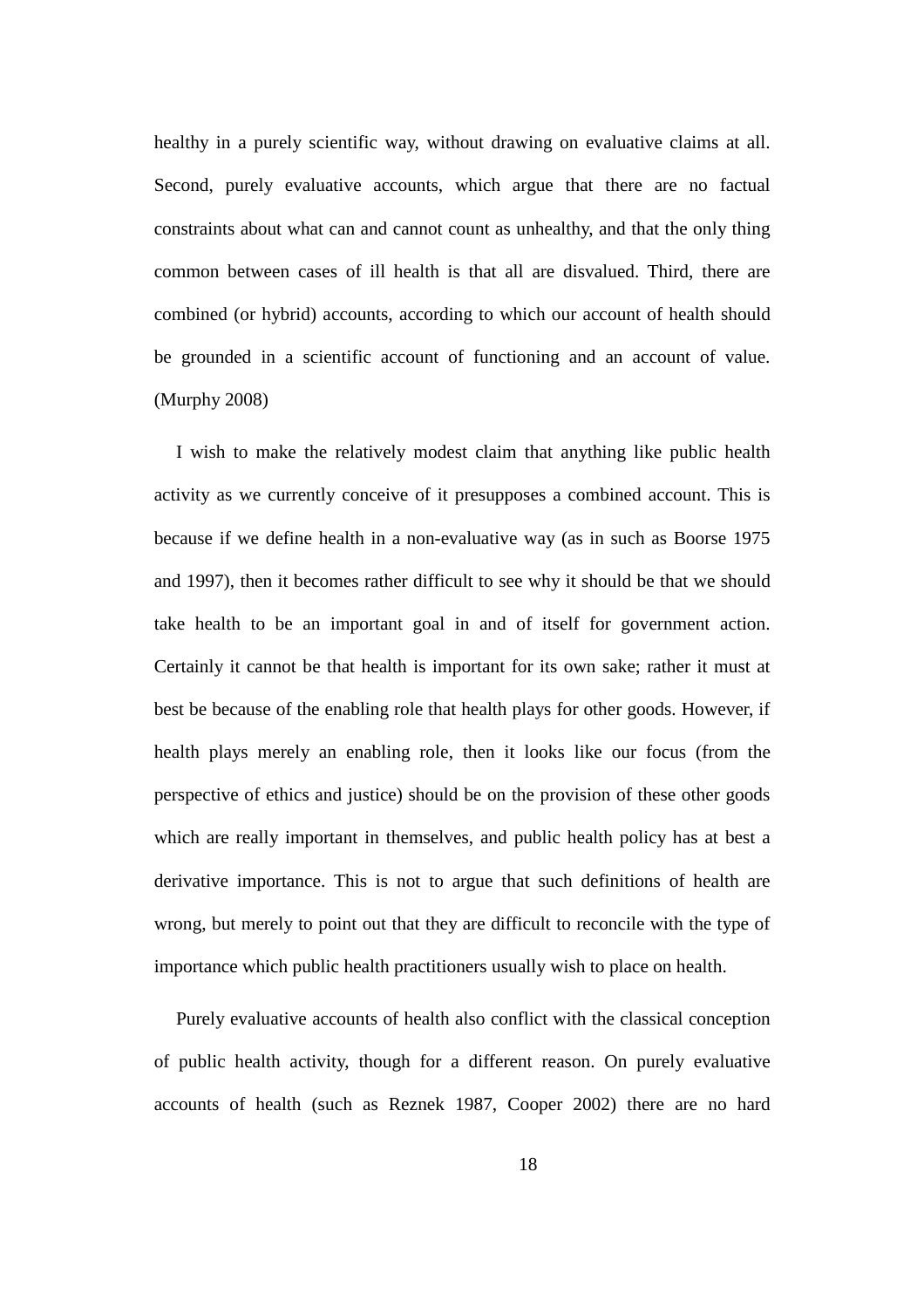biological facts of the matter about which states constitute health and disease; disease states are simply states which are disvalued by societies.<sup>14</sup> On such views, there is no essence to health. This risks making the equal and opposite problem for public health activity. If there is no essence to health, and any mental or bodily state which a society disvalues could be defined as one of ill health, then it becomes deeply unclear why we should take public *health* seriously as an activity; why not have activity aimed at relieving whatever the sources of disvalue are?

I take it from this that any account of public health ethics which wishes to preserve the idea of public health activity as distinctively and separately important will need to presuppose a definition of health which combines both an account of disease as involving some kind of dysfunction, and the evaluative claim that there is some specific type of disvalue associated with this dysfunction for the people who have it.

#### *The goals of public health*

As Munthe (2008) argues, the traditional goal of public health was merely to improve population health, measured for example by average life expectancy. The potential problem with this is that merely looking at averages hides potentially normatively problematic variations within the distribution of health. Since the

<sup>14</sup> Cooper's view is somewhat more nuanced than many purely evaluative accounts of disease. On Cooper's account, by disease "we mean a condition that it is a bad thing to have, that is such that we consider the afflicted person to have been unlucky, and that can potentially be medically treated." (2002, p. 271) Without the third clause, it would not be possible to distinguish ill-health from other ways in which a person might fall short of full well being. Hence the definition needs to specify "what is distinctively medical about the conditions that we expect medical personnel to treat" (Murphy 2008). However it seems compellingly difficult to do so in a way which does not already invoke the concept of disease, and it does not seem that Cooper or any other theorist of disease as purely evaluative has succeeded in this.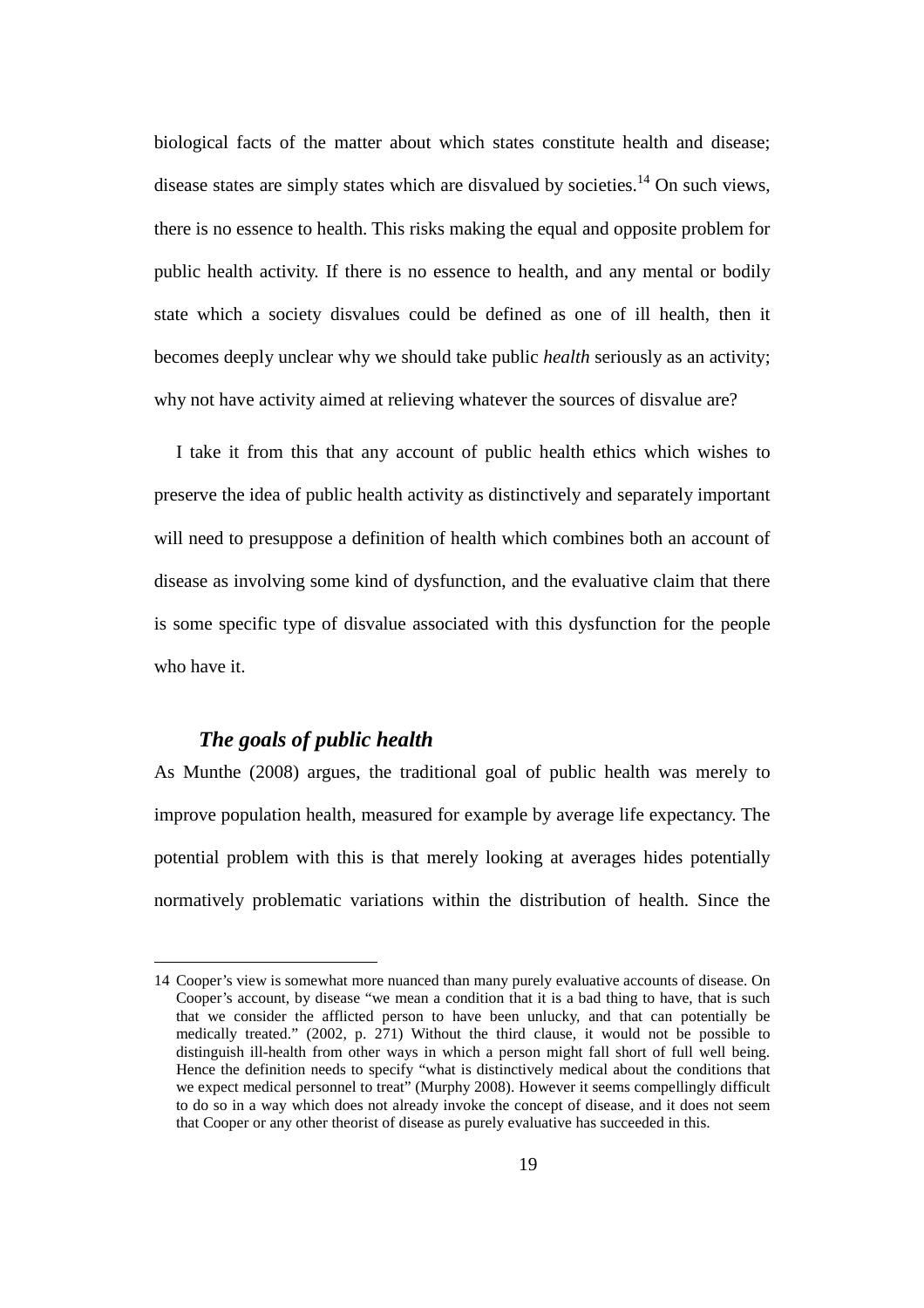Black Report in 1980, we have become increasingly aware of the extent to which there are inequalities in health, and the fact that these inequalities fall on people who are already disadvantaged for other reasons.<sup>15</sup> Because of this, many public health practitioners have found it plausible to introduce a second goal as a key one for public health, namely a reduction in health inequalities. More recently, a third potential goal for public health has appeared on the horizon: namely health related autonomy. The point here is simple: health is only one among many goods, and it is legitimate for citizens in a liberal society to choose to value other goods above their health if they so desire. (For instance, someone might well prefer to drink a bottle of wine per day with its attendant health disadvantages, to a more abstemious intake.) Because of this factor of personal choice, it becomes apparent that perhaps the goal of public health activity should be not to promote health per se, but to provide the conditions under which people can freely choose to be healthy if they so desire.<sup>16</sup>

Both equality and the freedom for each citizen to pursue their own conception of the good are compellingly important goals from the perspective of what we think justice, and hence governments as a whole, should be aiming at. The key question for public health is whether we should consider equality in health, and personal freedom to be internal and constitutive constraints on the goals of public health, or whether the values of equality and autonomy should be thought of as

<sup>15</sup> Department of Health and Social Security (1980). See also Marmot 2004 and Wilkinson 1996.

<sup>16</sup> Of course, where public health policy has as its focus children and non-competent adults, or choices in adults which tend to be less autonomous such as those concerning food and alcohol, such a 'choice-centred' view of public health is markedly less attractive. In the case of children, few will doubt that public health policy should aim simply at health rather than at the freedom to be healthy.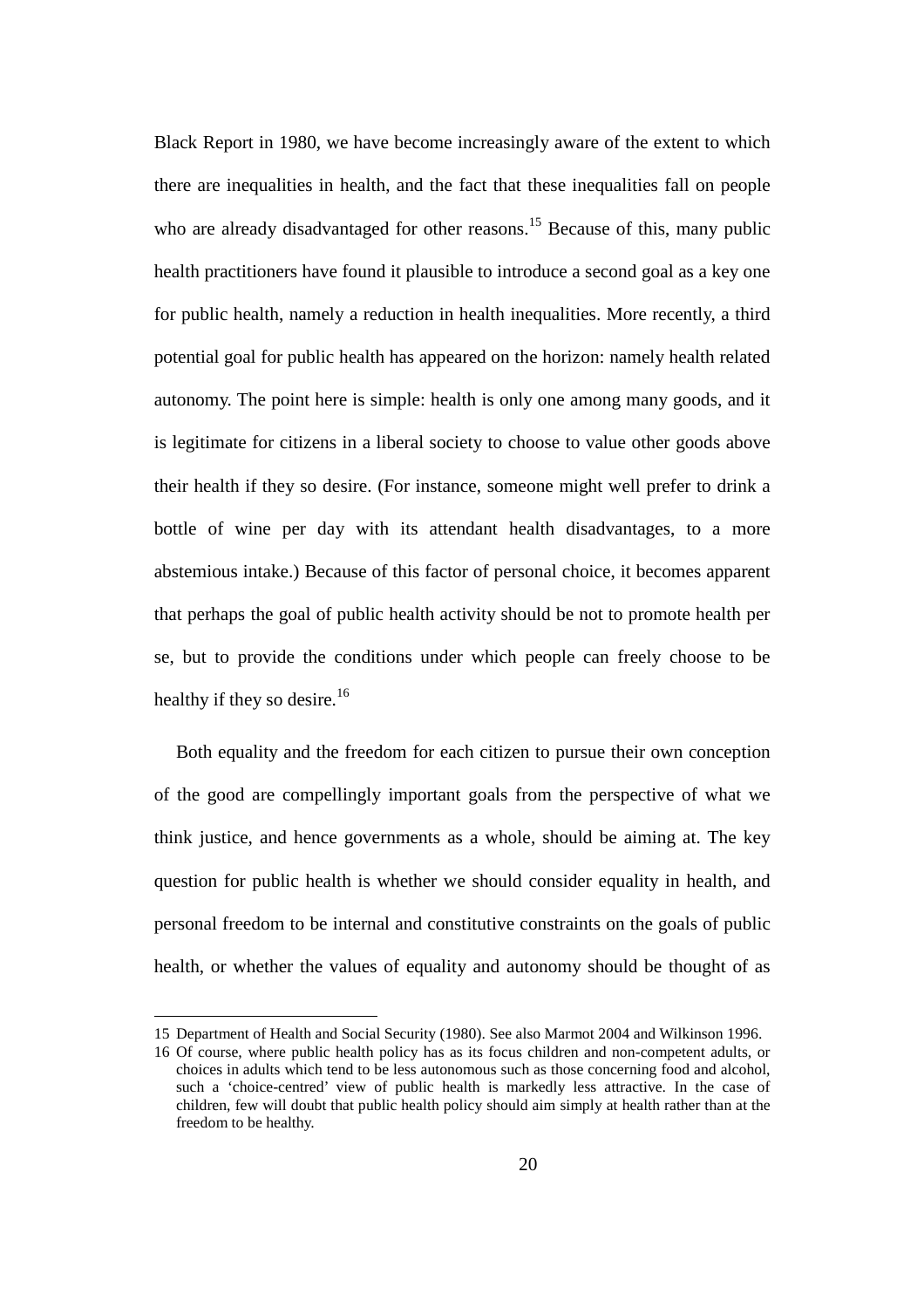external constraints on public health activity. It is not clear to me what is at stake practically here; but, as we cross over to the third problem – the importance of health relative to other goods which a society should be aiming at – we shall notice that there is a theoretical benefit to thinking of them as internal constraints, in so far as we will ultimately need to provide an integrated account of justice which takes into account how health's value is related to the value of other goods. Having an account of the goals of public health which already incorporates the core values of our overall theory of justice as constituent parts will make this work of integration less difficult. (Munthe 2008)

### **THE RELATIVE IMPORTANCE OF HEALTH**

It is vital for normative work on public health to focus on the relative importance of health – that is the importance that health has relative to other goods which a society should be aiming to promote or protect – for two reasons. First, resources which are devoted to the goals of public health cannot be devoted to the pursuit of other goals, and it is important that as a society we should be placing our resources in a position to best meet whatever our goals should be.

Second, we remarked earlier on the way in which health is causally entangled with other goods. Hence policies which we would like to pursue in order to promote other goods (such as liberty) will tend to have effects (both positive and negative) on health, and policies which we enact to promote the goals of public health will often have effects (both positive and negative) on the distribution of other non-health goods. Where we have reason to believe that the complex causal relationships are likely to rebound in a way which is favourable (where for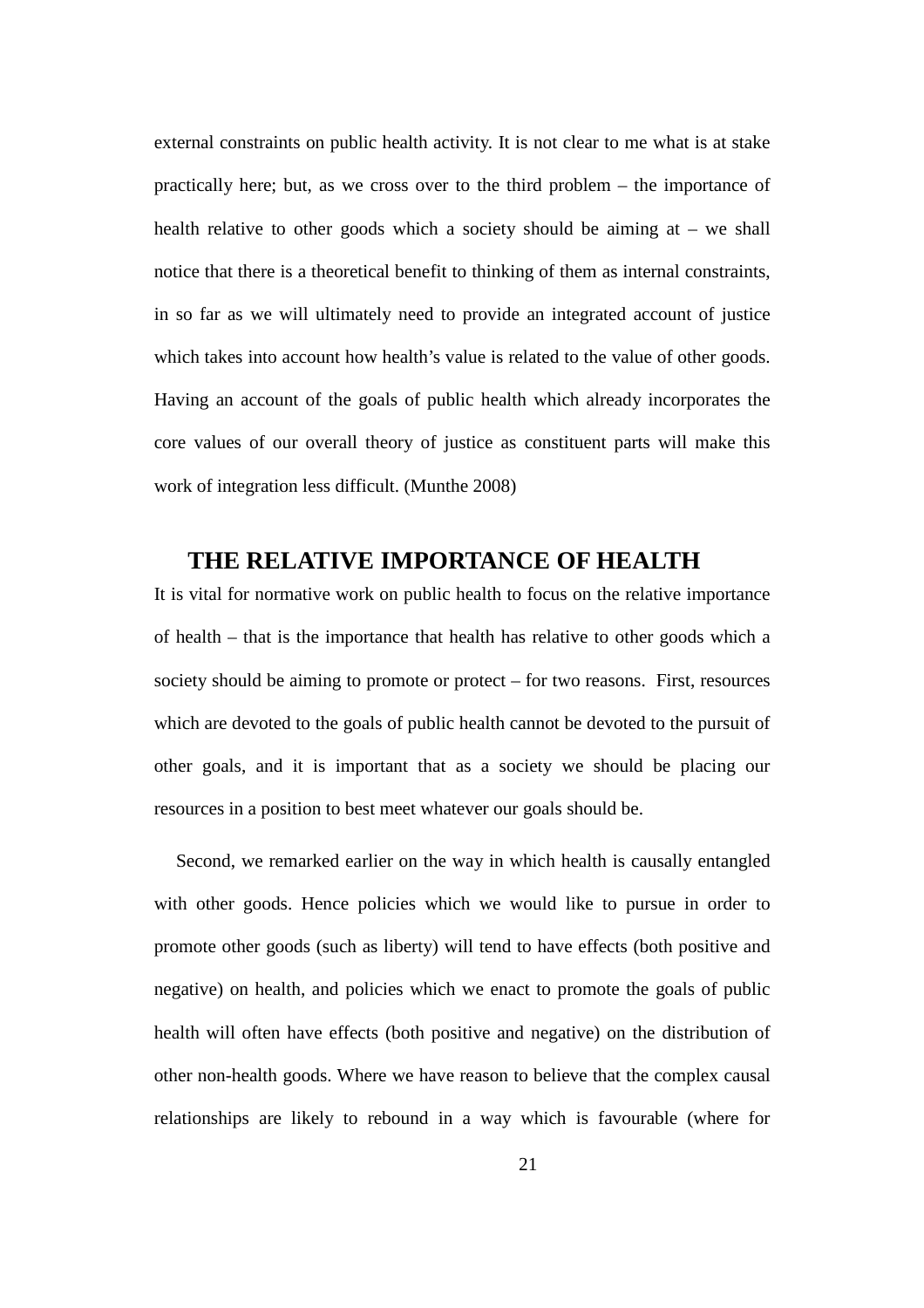example, improving women's education and literacy has many other benefits including increased health equality), then this may not be an important practical problem. However, there are cases where goals we might wish to attain in health will conflict with other goals. In such cases we face a choice between these two rival goods, and hence it will be important to work out how important health is relative to the other goods in play.

Questions about the relative weights societies should give to different goods which goods should be seen as important for their own sake, and which goods of only derivative importance from a policy perspective - are questions about justice. Hence finding a suitable normative framework for thinking about public health ethics and policy requires us, in the end to work out which account of justice we should prefer, and the importance that health should have in this account of justice.<sup>17</sup>

There are three basic types of answers to the value of health relative to other goods. First, we could have an approach to government which either made health the only good, or lexically prior to any other good. However, this seems very implausible as an account of justice. For there seem to be goods which are important to a just society which are neither reducible to fair distribution of health achievement, nor valued only for their contribution to fair distribution of health achievement. For example, it would seem strange to describe a society which was rife with racism and discrimination, and prevented women from voting or from holding political office, but yet where fortuitously everyone had the same level of

<sup>17</sup> I have written about this problem at greater length in Wilson 2009a and 2009b. The next few paragraphs draw on the analysis given there.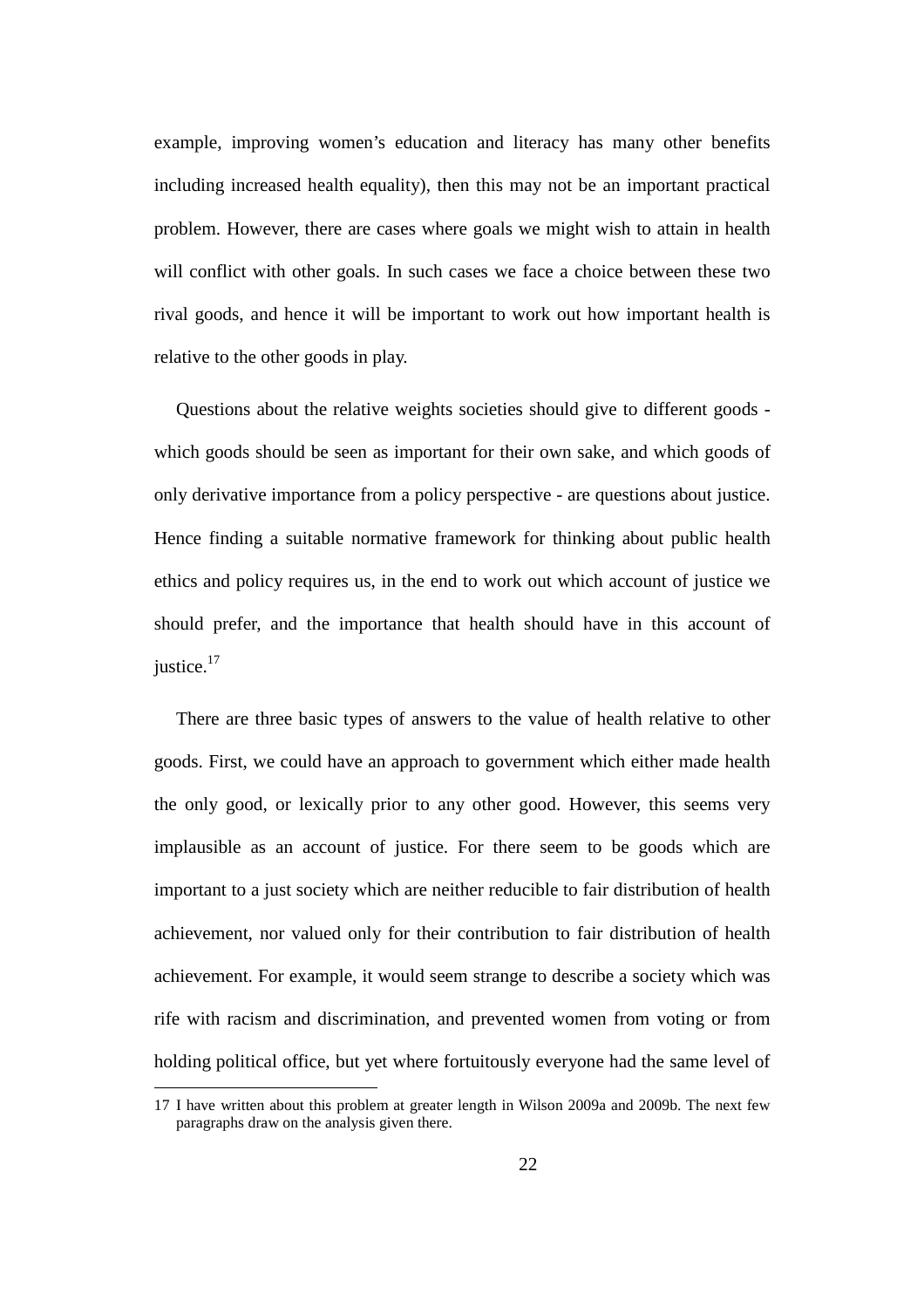health achievement as one which was just. Nor is it much more plausible to claim that health is the most important good that a just society should be aiming at. For this would seem to turn our commitment to health into a 'bottomless pit', as there will always be further interventions we could make which would marginally improve health, which would have to be bought at the cost of our commitment to goods other than health. $^{18}$  (Dworkin 2000, p.309)

A second possibility would be to argue that health should not be an ultimate goal for governments at all; it might be that it is another good or goods (such as opportunity for welfare, or liberty, or well being) which really matter, and that health is important only insofar as it impacts on these. As I indicated earlier, certain conceptions of health will make this view more plausible than others. If we adopt a purely non-evaluative account, according to which the claim that someone is unhealthy implies no normative claim, then it will of course be plausible to think that the real normative work about determining the proper goals of society must be done elsewhere. I shall not argue against this possibility here, but shall simply point out that the viability of public health ethics as a branch of ethics, and public health as a set of activities seems to presuppose the contrary: namely that health is important for its own sake as a good and as a goal for government action.

A third possibility would be a pluralistic approach, in which more than one good was deemed a suitable goal of government policy, and health was one of

<sup>18</sup> The World Health Organisation (WHO) definition of health, namely that health is 'is a state of complete physical, mental and social well-being and not merely the absence of disease or infirmity' makes it less implausible to think that health so defined could be the most important good for a just society to focus on. However this is due to the fact the definition of health is simply too all-encompassing to be useful as a definition of *health*. (For the debate on the WHO definition of health, see further Callahan 1973 and Bok 2004)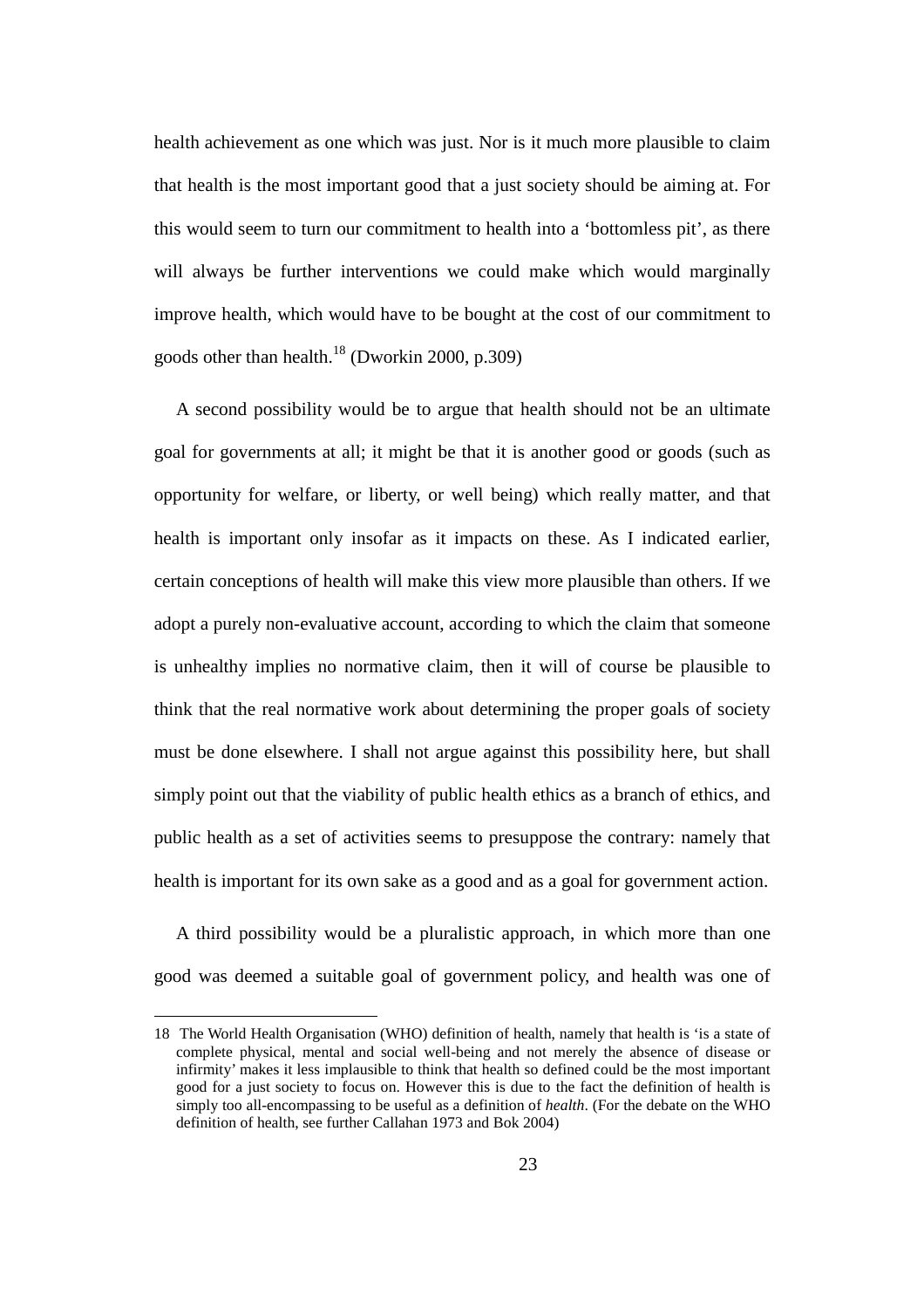these. Pluralistic approaches to government action, as I shall use the term here are defined by the fact that (a) they take more than one good to be a goal of government activity for its own sake, and (b) these goods are at least partially incommensurable.

Partial incommensurability is defined as a lack of full compensability. If two goods are fully commensurable, then it is possible (in principle) to compensate a shortfall of one in terms of giving more of the other. For instance, ten pound notes and five pound notes are very obviously commensurable in this sense: if you lend me £50 composed of five tens, and I give you back ten fives, I have fully compensated you. A good is partially incommensurable if a shortfall in it cannot be fully compensated. (Wolff and de Shalit 2007; Hausman 2007). Wolff and de-Shalit point out that if full commensurability about justice were true, it would follow that *any* disadvantage relevant to justice could be fully rectified by providing a suitable amount of this one currency. However, it seems counterintuitive to suppose that this is the case; and most people are particularly unwilling to suppose that health is fully commensurable with all other goods which a society should be aiming at. For instance, it seems difficult to see how a disadvantage such as a greatly increased risk of early death, or chronic ill health could be fully compensated by more of a non-health good. (Wolff and de-Shalit 2007, pp. 21-35)

In short, public health policy faces the following normative problem. Either health is an ultimate goal of public policy, or it is not. If it is not a suitable ultimate goal of public policy, then we should be less concerned with public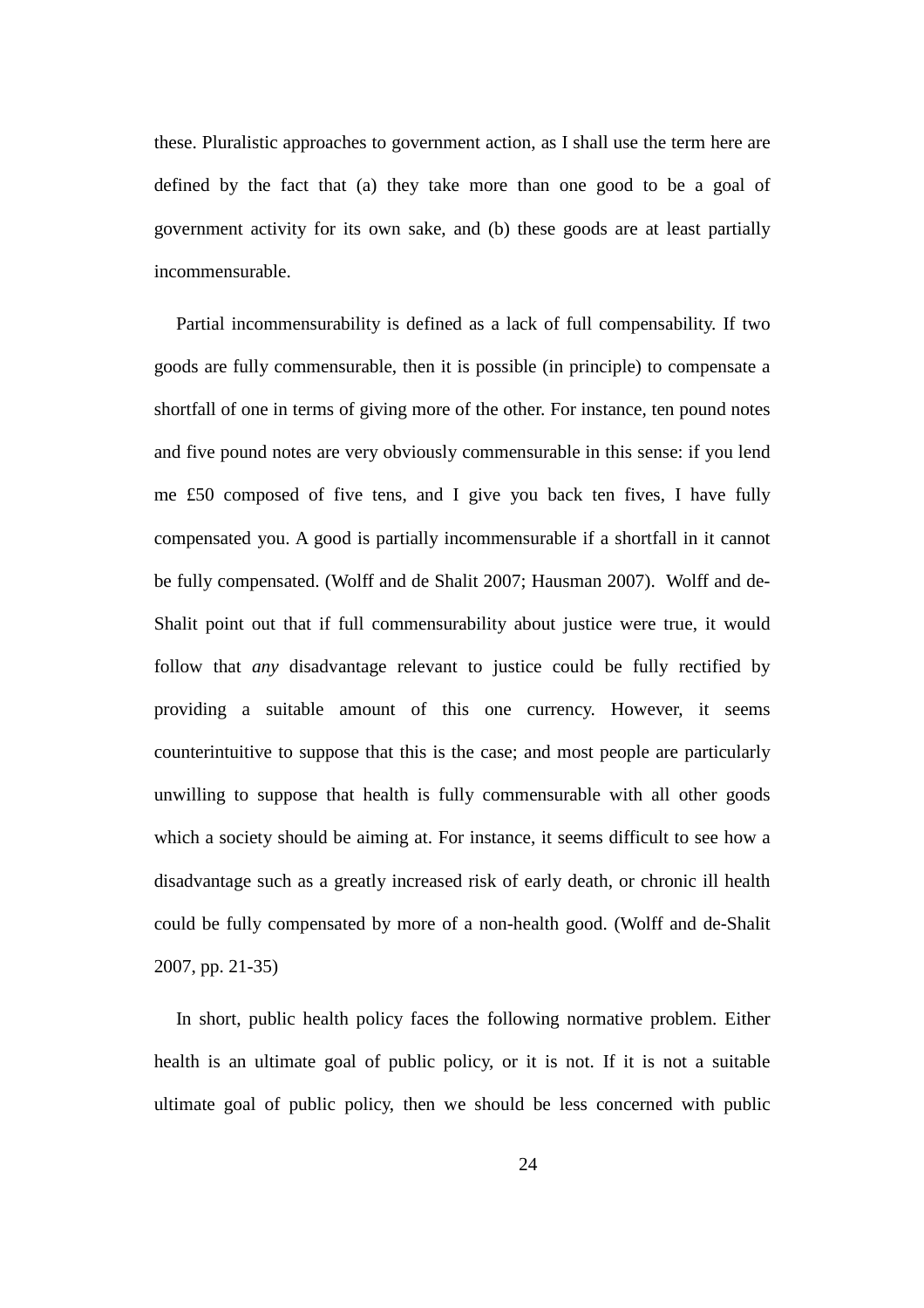health, and more concerned with the distribution of those goods that do matter for their own sake. If health is a suitable ultimate goal of public policy, then it seems very implausible to think that it could be the *only* goal of public policy. There seem to be other ultimate goals of a good society which are not reducible to health or their effects – whether direct or indirect – on health. However, if health is but one of many ultimate goals of public policy, and these goals are at least partially incommensurable, then it is far from clear how we prioritise these different goals: we will need to make tradeoffs between health and other goods, and we do not seem to have a principled way of doing this.

This problem of incommensurability interacts with the problem of complex systems in such a way that both problems are magnified. For we saw from our analysis of the first problem that (a) the way which other goods are distributed pervasively affects the distribution of health, and vice versa; and (b) we are not in a position to see the way through the complexity of the relevant causal connections, so we cannot with any confidence predict that a given measure to improve health will in fact have the effects we want it to, nor that it will not have collateral effects on the distribution of other goods. However, we can now see that things are even more complex, as there will be disagreements at the level of how to prioritise goals as well.

## **CONCLUSION: PUBLIC HEALTH AND PUBLIC POLICY**

I have discussed three ways in which public health presents difficult challenges for normative thought. Where should we go forward from here? The best way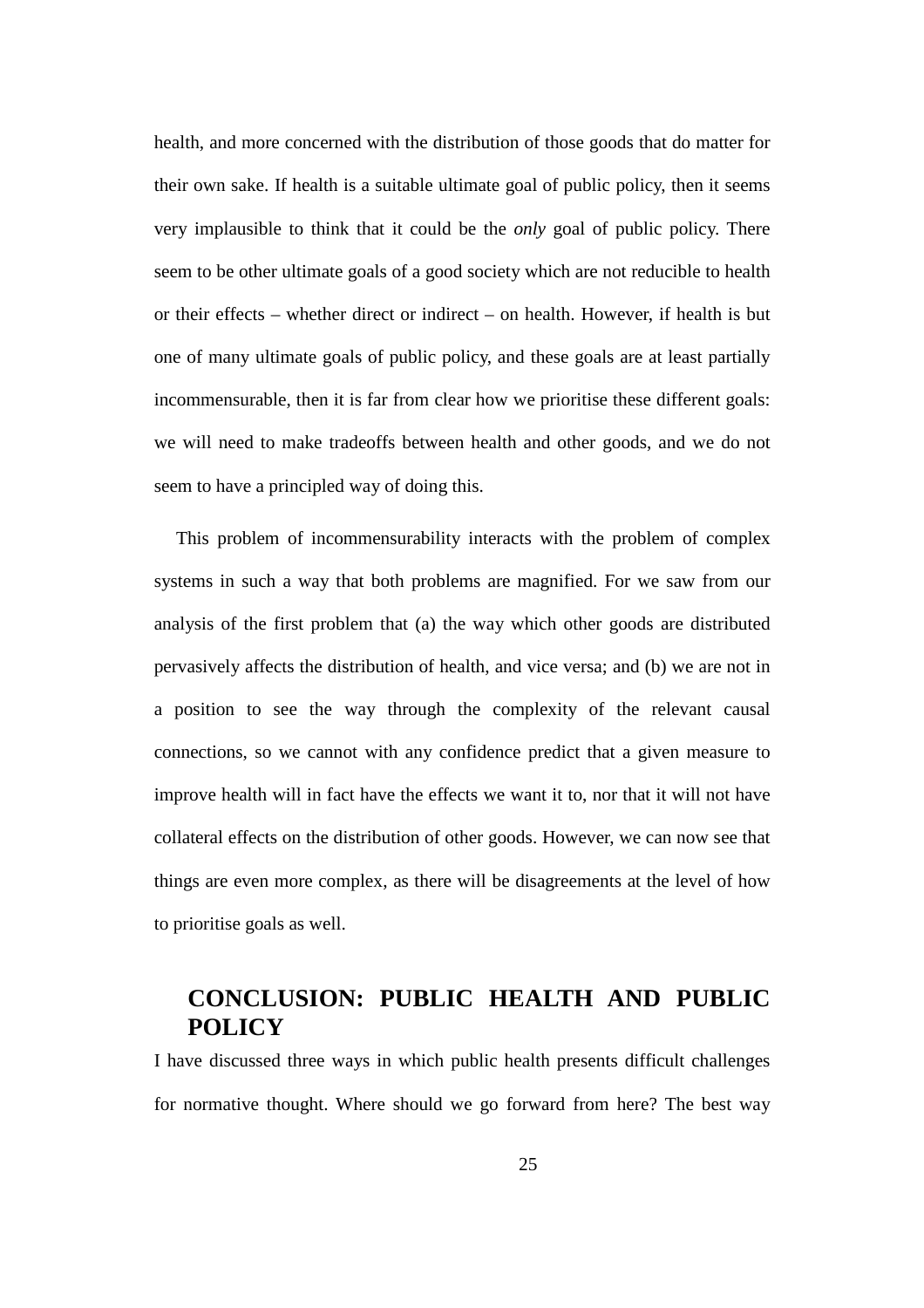forward depends on what we are trying to achieve through our normative thinking about public health. Is our primary aim to actually usefully guide public health policy? Or are we interested in a more abstract set of conceptual questions about how to define health, and how to relate the value of health to the value of other goals?

Both types of questions can be useful ones to ask; but it is important to understand that they are different ones, and that making progress in answering one will not automatically allow us to make progress in answering the other. This is most obvious in the case of the more engaged question about how to guide public health policy: clearly when we are thinking about what we in our current situation should do to improve population health in an ethically acceptable manner, this will not necessarily allow us to answer more abstract questions about what an ideal public health system would be, as our current situation may be skewed and unusual in various ways.

But perhaps less obviously, it is important to note that even if we were able to answer these more idealised questions, this would not be sufficient for solving the practical problem of where we should go from here. (Sen 2006) It will not be sufficient because the ideal account of justice may not be implementable now; and adopting a policy which presupposes rather different background conditions than the ones which obtain may lead to much worse results than implementing a different "second best" approach. (Pettitt and Brennan, 2005) Moreover, having a correct answer to the more idealised question does not seem to be a necessary condition either, as the choices we face in policy are typically comparative ones;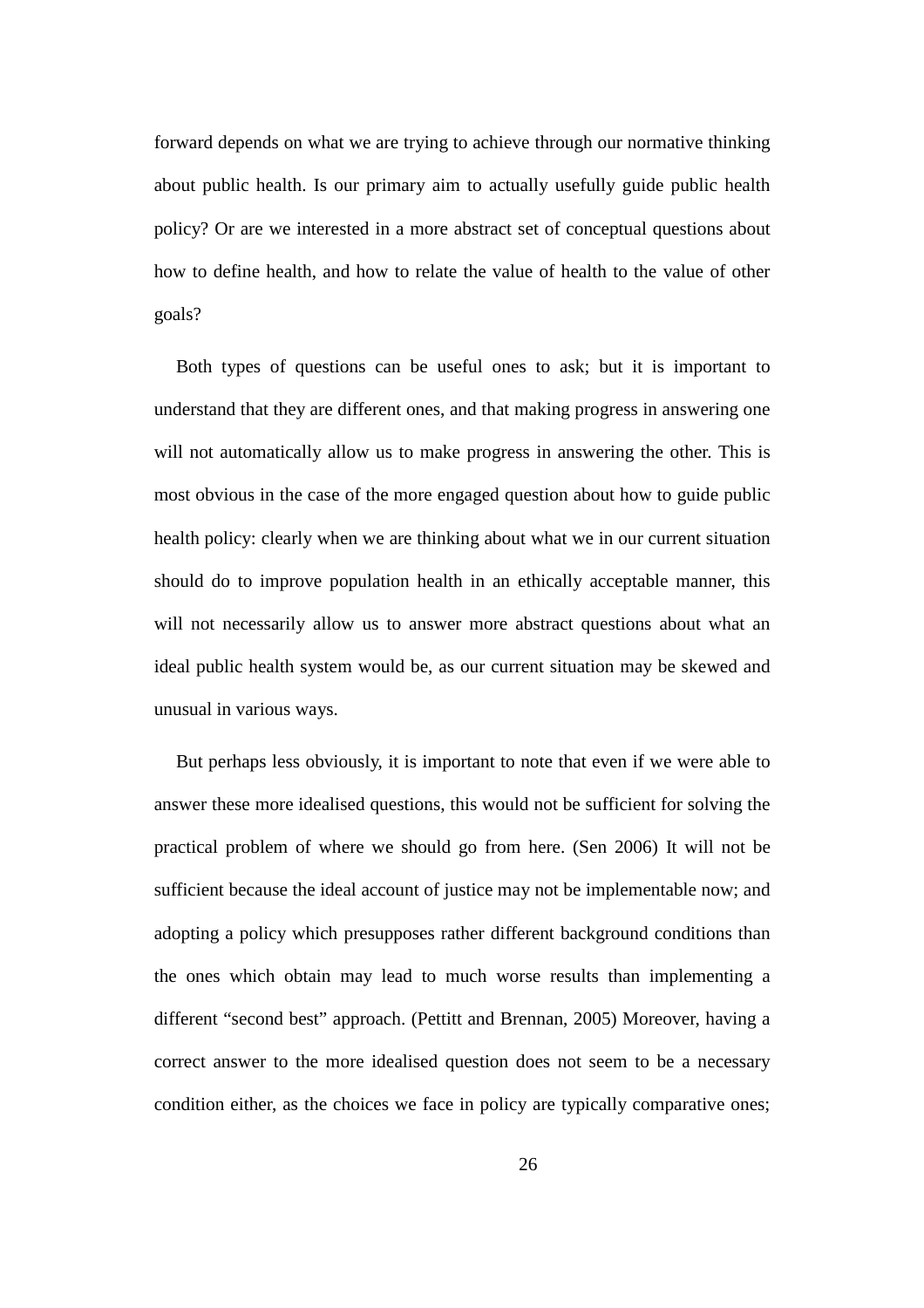out of a few different ways we could take policy, we want to know which one to opt for, and knowing how to answer this question will not require us to know what the best policy out of all possible policies would be. (Sen 2006)

If anything comes out of this examination, it is the need for flexibility, and the thought that when we are thinking about public health, one size *does not* fit all. Problems which are conceptually tough, and perhaps even insuperable (such as ranking incommensurable values) can often be of only marginal relevance for practice; and things which are conceptually simple (like reducing rates of obesity) can be very difficult in practice.

We can approach problems in public health at different levels of abstraction. At the highest level of abstraction, the proper goals of public health activity should be closely circumscribed by what turns out to be the best theory of justice. However, when we approach closer to the real world and want to adopt a less abstract framework, there can and will be good reasons for framing the proper goals of public health activity in different terms, and it will not usually be appropriate to think of practical issues in public health as an exercise in applying theories of justice. First of all, what justice overall requires is typically controversial, and so we will not be able to look to anything like an uncontroversial account of justice in order to reveal to ourselves what we should do. Second, the correct solution for an ideally just society will not necessarily be more helpful for us in our imperfect society than a rather more pragmatic approach. Third, when we are deciding what to do in terms of public health policy, we will not typically be in a position to alter and tweak all other parts of public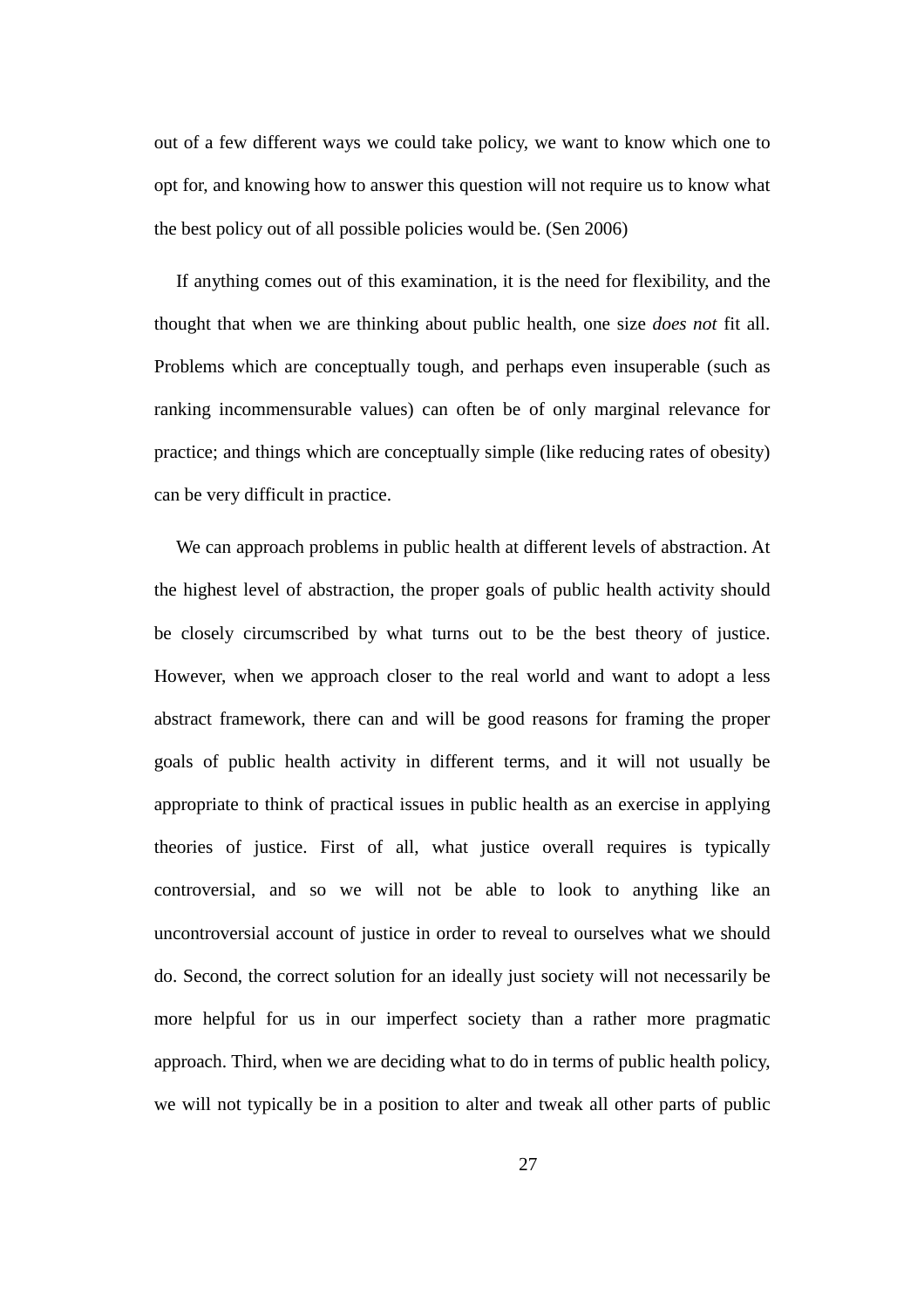policy. Despite what governments may claim about the need for 'joined up thinking', much policy making remains confined to silos, and practical policy making will need to be aware of this.

### **REFERENCES**

Department of Health and Social Security. (1980). *Inequalities in health: report of a*

*research working group*. London: DHSS, 1980.

Bok, S. (2004). 'Rethinking the WHO Definition of Health', in *Harvard Centre for Population and Development Studies: Working Paper Series*, 14(7).

Boorse, C. (1975). 'On The Distinction Between Disease and Illness,' *Philosophy and Public Affairs*, 5: 49–68.

Boorse, C., (1997). 'A rebuttal on health,' in J. M. Humber and R. F. Almeder (Eds.), *What is disease?* Totowa, NJ: Humana Press, pp. 3–143.

Brennan, G. and Pettit, P. (2005). 'The Feasibility Issue', in *Oxford Handbook of Contemporary Philosophy*, edited by F. Jackson and M. Smith. Oxford: Oxford University Press, pp. 258-282.

Callahan D. (1973). 'The WHO Definition of "Health".' *Hastings Center Studies*, 1(3), 77-87.

Caplan, A. (1983). 'Can Applied Ethics Be Effective in Health Care and Should It Strive to Be?', *Ethics*, 93(2): 311-319.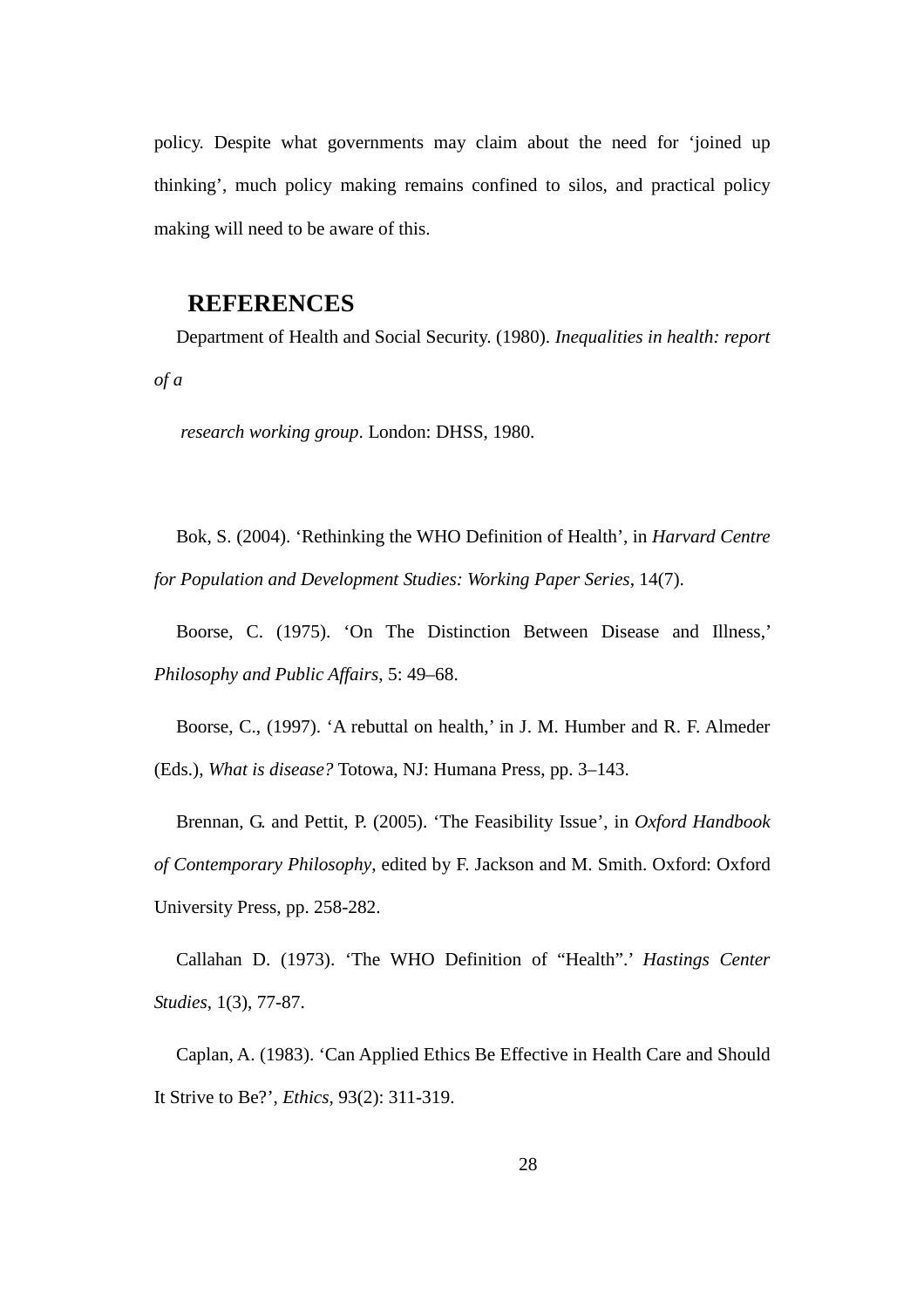Chapman, J. (2004). *System Failure: Why governments must learn to think differently* (second edition). London: Demos. Available from http://www.demos.co.uk/publications/systemfailure2.

Cooper, R. (2002). 'Disease', *Studies in History and Philosophy of Biological and Biomedical Sciences,* 33: 263-282.

CSDH (2008). *Closing the gap in a generation: health equity through action on the social determinants of health*. Final Report of the Commission on Social Determinants of Health. Geneva, World Health Organization.

Demosthenes (4th Century BCE), First Philippic.

Dworkin R. (2000). *Sovereign Virtue: The Theory and Practice of Equality*. Cambridge, Mass.: Harvard University Press.

Edwards, N. (2004). 'Foreword', in Chapman, J. (2004), *System Failure: Why governments must learn to think differently* (second edition). London: Demos. Available from http://www.demos.co.uk/publications/systemfailure2.

Habermas, J. (1992). *Moral Consciousness and Communicative Action,* trans. C. Lenhardt and S. Nicholsen. London: Polity Press.

Hausman, D. M. (2007). 'What's wrong with health inequalities?', *Journal of Political Philosophy*, 15(1), 46-66.

Lenman, J. (2000). Consequentialism and Cluelessness. *Philosophy and Public Affairs*, 29(4), 342-370.

Lewis, P. (2007). 'The Empirical Slippery Slope from Voluntary to Non-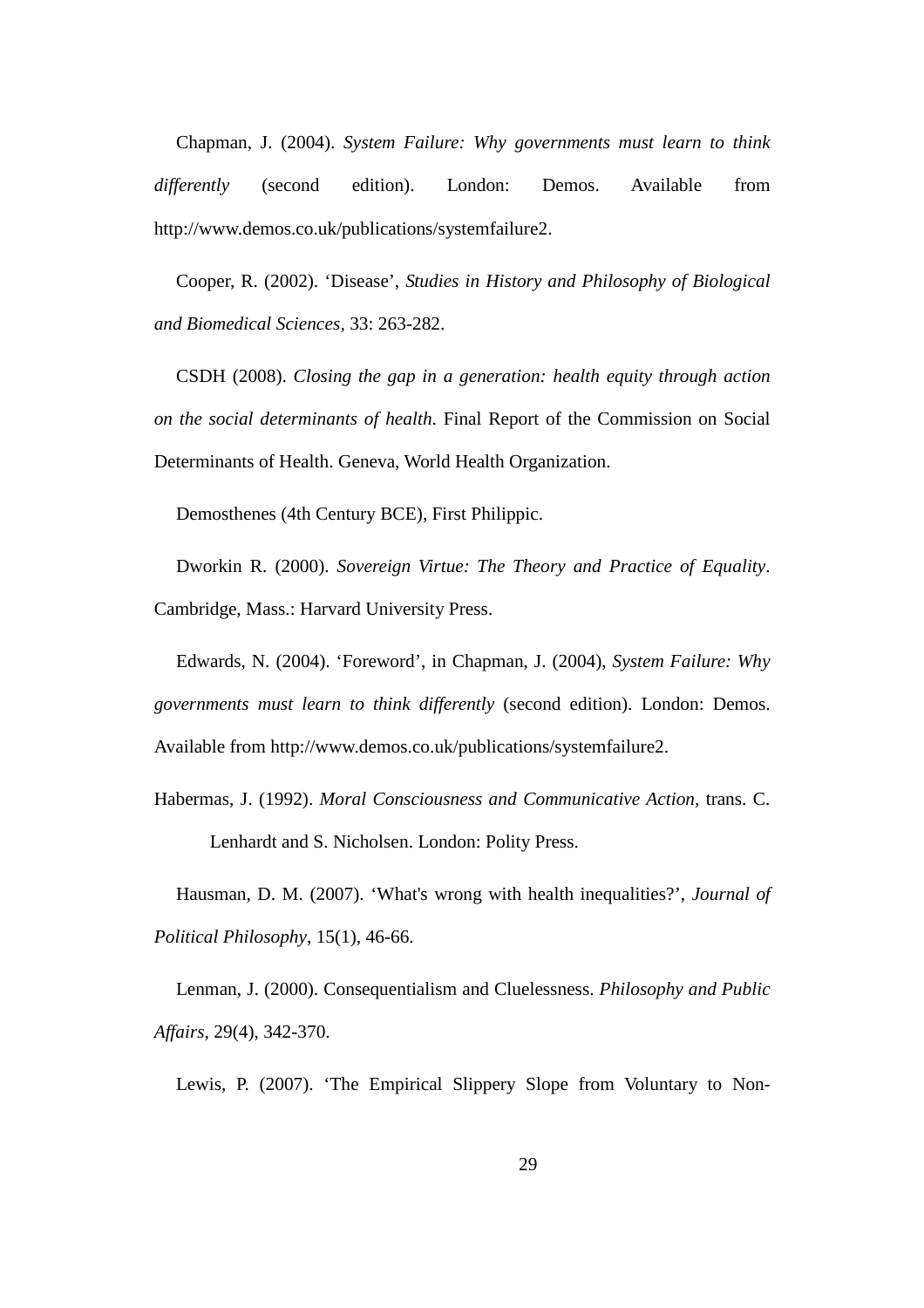voluntary Euthanasia?', *Journal of Law, Medicine, and Ethics*, 35(1), 197-210.

Marmot, M. (2004). *Status Syndrome: How Your Social Standing Directly Affects Your Health and Life Expectancy.* London: Bloomsbury.

Mill, J. S. (1861). *On Liberty.*

Munthe, C. (2008). 'The Goals of Public Health: An Integrated Multidimensional Model', *Public Health Ethics,* 1(1), 39-52.

Murphy, D. (2008). 'Concepts of Disease and Health', *The Stanford Encyclopedia of Philosophy (Winter 2008 Edition)*, Edward N. Zalta (ed.), URL = <http://plato.stanford.edu/archives/win2008/entries/health-disease/>.

Reznek, L., (1987). *The Nature of Disease*, New York: Routledge.

Sen, A. (2006). 'What do we want from a theory of justice?', *Journal of Philosophy* 103(5), 215-238.

Sennett, R. (2008). *The Craftsman,* Allen Lane: London.

Verweij M. and Dawson A. (2007) 'The meaning of "public" in public health', in M. Verweij and A. Dawson eds. *Ethics, Prevention and Public Health,* Oxford: Oxford University Press.

Wilkinson R. and Marmot M. (2003) *Social Determinants of Health: The Solid Facts*. Denmark: World Health Organisation. Available from http://www.euro.who.int/document/e81384.pdf

Wilkinson R. (1996). *Unhealthy Societies: The Afflictions of Inequality.* London: Routledge.